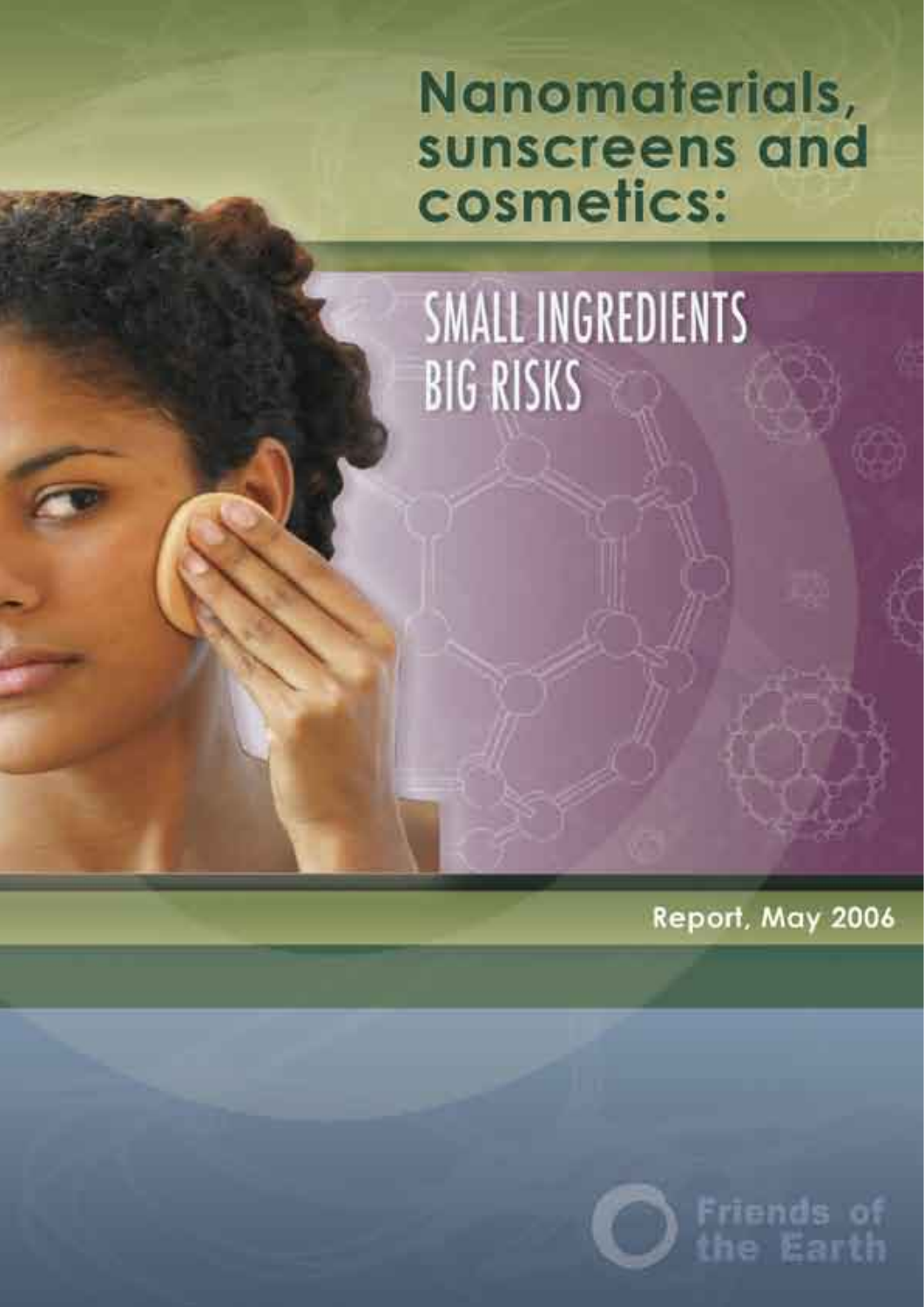

A report prepared for Friends of the Earth Australia and Friends of the Earth United States May 2006.

Written by Georgia Miller, Friends of the Earth Australia Nanotechnology Project, with contributions from Lisa Archer, Erich Pica, Dick Bell, Dr. Rye Senjen and George Kimbrell.

Design and layout by Natalie Lowrey.

For an electronic copy of this report, or further briefing papers from Friends of the Earth please refer to our websites:

Friends of the Earth Australia http://nano.foe.org.au

Friends of the Earth United States http://www.foe.org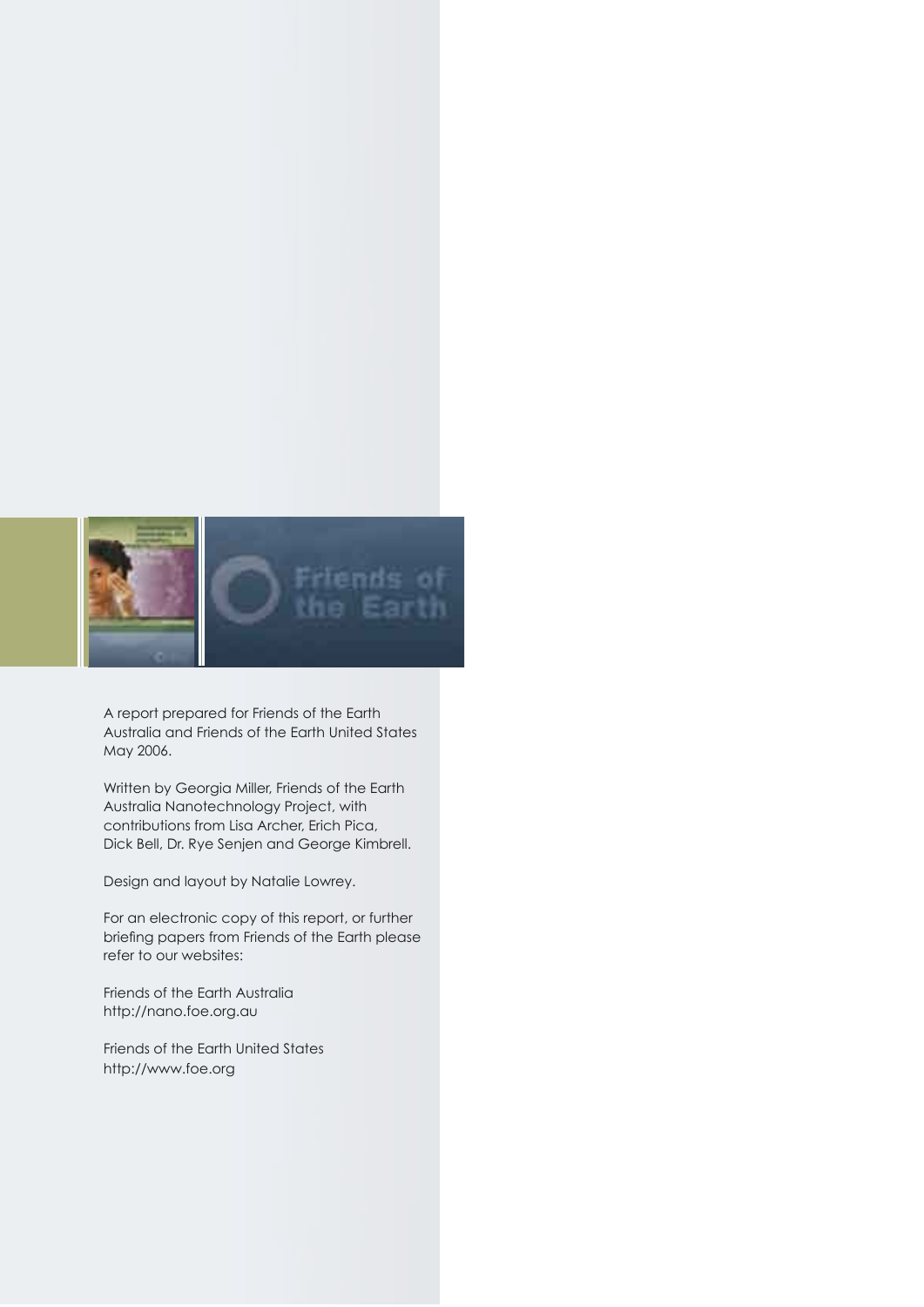### SMALL INGREDIENTS, BIG RISKS **Nanomaterials, sunscreens and cosmetics:**

| Executive summary                                                                                                                                                                              | $\overline{2}$  |
|------------------------------------------------------------------------------------------------------------------------------------------------------------------------------------------------|-----------------|
| Introduction                                                                                                                                                                                   | $\overline{4}$  |
| The health risks of nanomaterials in cosmetics<br>and personal care products                                                                                                                   | 6               |
| • Size matters - nanoparticles present higher risks of toxicity<br>than larger sized particles<br>• The alarming case of carbon fullerenes (buckyballs)<br>• Skin penetration by nanoparticles |                 |
| The broader risks of nanocosmetics<br>- for workers and the environment                                                                                                                        | 10 <sup>°</sup> |
| • Risks associated with occupational exposure<br>• Environmental risks                                                                                                                         |                 |
| Eminent scientific bodies warn that the health risks<br>of nanocosmetics require further investigation<br>prior to product commercialization                                                   | 12              |
| Nanoparticles and the cosmetics industry                                                                                                                                                       | 13              |
| Where are the regulators?                                                                                                                                                                      | 14              |
| Research and review underway                                                                                                                                                                   | 16              |
| Recommendations                                                                                                                                                                                | 17              |
| Appendix                                                                                                                                                                                       | 18              |
| References                                                                                                                                                                                     | 27              |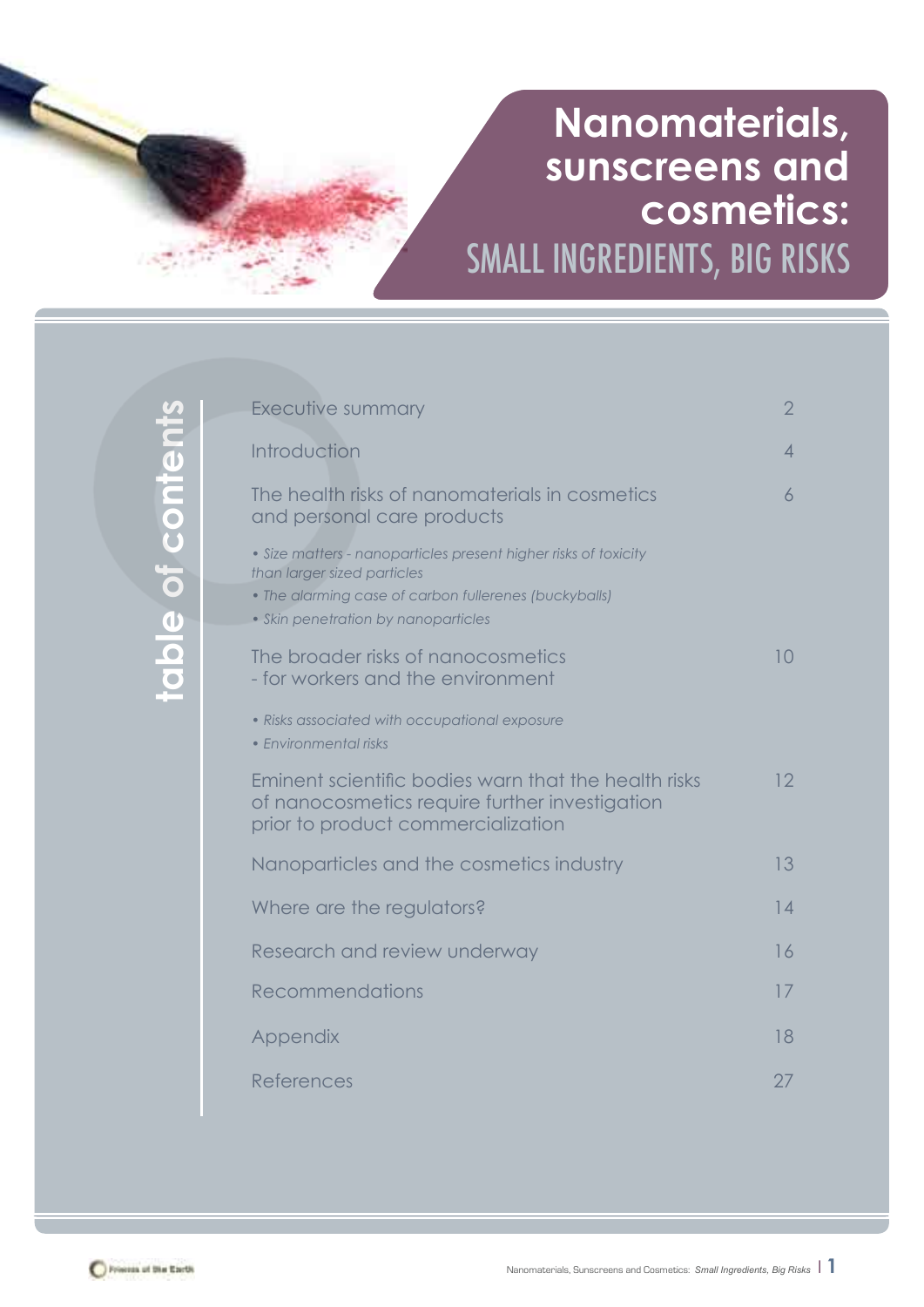

### **executive summary**

In one of the most dramatic failures of regulation since the introduction of asbestos, corporations around the world are rapidly introducing thousands of tons[1] of nanomaterials into the environment and onto the faces and hands of millions of people, despite the growing body of evidence indicating that nanomaterials can be toxic to humans and the environment<sub>[2]</sub>.

Friends of the Earth believes that there are at least several hundred cosmetics, sunscreens and personal care products which contain engineered nanomaterials that are commercially available right now.

Our research demonstrates that nanoparticles have entered just about every personal care product on the market, including deodorant, soap, toothpaste, shampoo, hair conditioner, sunscreen, anti-wrinkle cream, moisturizer, foundation, face powder, lipstick, blush, eye shadow, nail polish, perfume and after-shave lotion.

Nanoingredients in products reviewed for this report include nanoparticle metal oxides, nanoemulsions and nanoencapsulated delivery systems. Disturbingly, our report has identified

seven face creams that list carbon fullerenes as ingredients – a substance found to cause brain damage in fish[3] and toxic effects in human liver cells[4].

Nanotechnology involves the manipulation of materials and the creation of structures and systems that exist at the scale of atoms and molecules. The properties of nanoscale materials (measuring <100nm) differ significantly from larger scales<sub>[5]</sub>. Altered properties can include color, transparency, solubility and chemical reactivity<sub>[6]</sub> among others, making nanomaterials attractive to the cosmetics and personal care industries. However nanomaterials also introduce new and often heightened risks of toxicity<sub>[7]</sub> that remain poorly understood.

Preliminary scientific research has shown that many types of nanoparticles can be toxic to human tissue and cell cultures, resulting in increased oxidative stress, inflammatory cytokine production, DNA mutation and even cell death<sub>[8]</sub>. In its 2004 report, the United Kingdom's Royal Society recommended that "ingredients in the form of nanoparticles should undergo a full safety assessment by the relevant scientific advisory body before they are permitted for use in products"[9]. Despite this warning, companies are rushing to

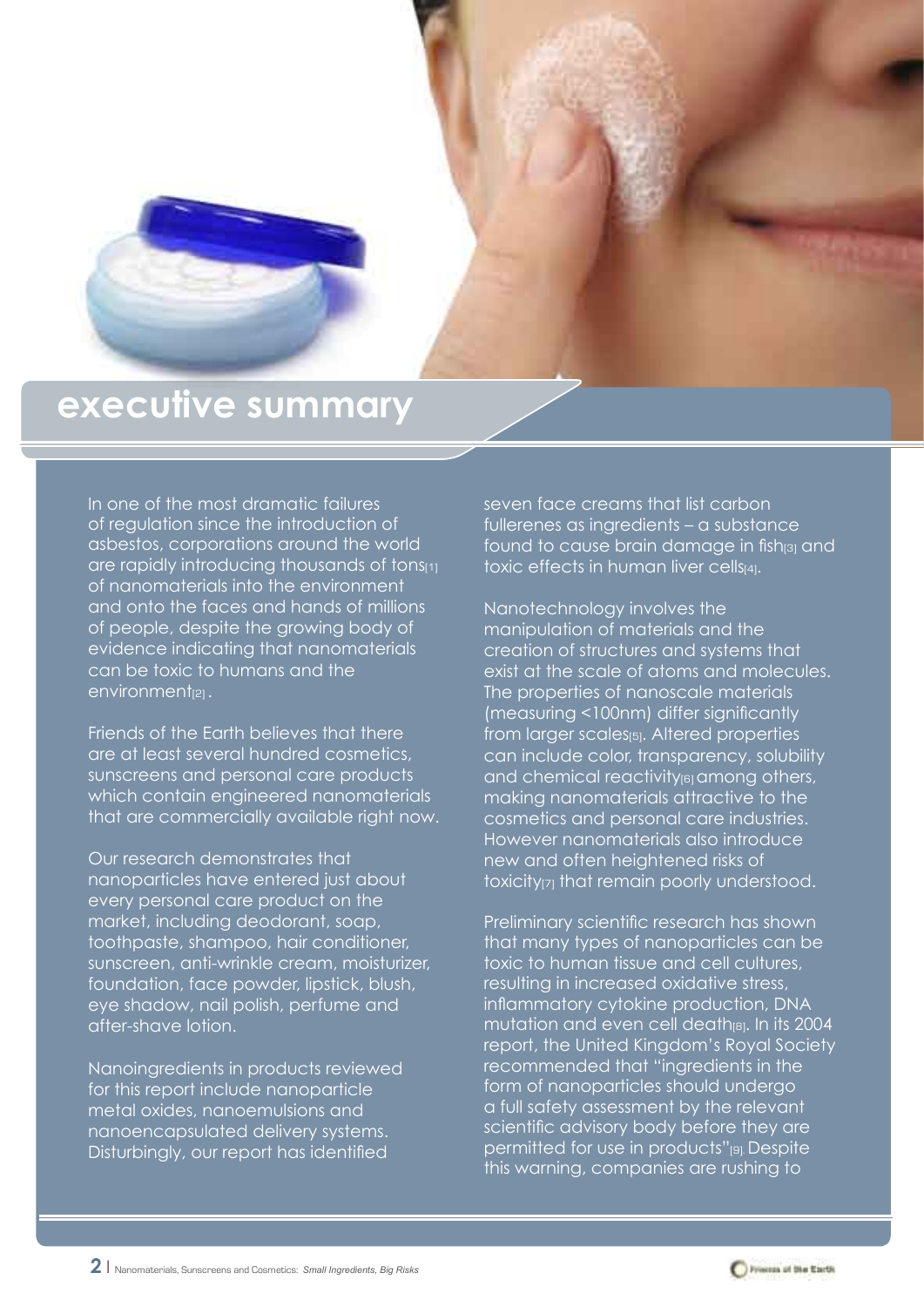incorporate nanomaterials into personal care products and cosmetics despite a regulatory vacuum and an absence of requirements for product safety testing.

Two years after the Royal Society's report, there are still no laws governing the use of nanomaterials in consumer products to ensure that they do not cause harm to the public using them, the workers producing them, or the environmental systems into which waste nanoproducts are released.

The failure of government regulators to take seriously the early warning signs surrounding nanotoxicity suggests that they have learned nothing from any of the long list of disasters that resulted from the failure to respond to early warning signs about previous perceived "wonder" materials (like asbestos, DDT and PCBs)[10] Friends of Earth believes there should be a moratorium on the further commercial release of personal care products that contain engineered nanomaterials, and the withdrawal of such products currently on the market, until adequate, publicly available, peer-reviewed safety studies have been completed, and adequate regulations have been put in place to protect the general public, the workers manufacturing these products and the environmental systems in which waste products will be released.

Friends of the Earth Australia http://nano.foe.org.au

Friends of the Earth United States http://www.foe.org

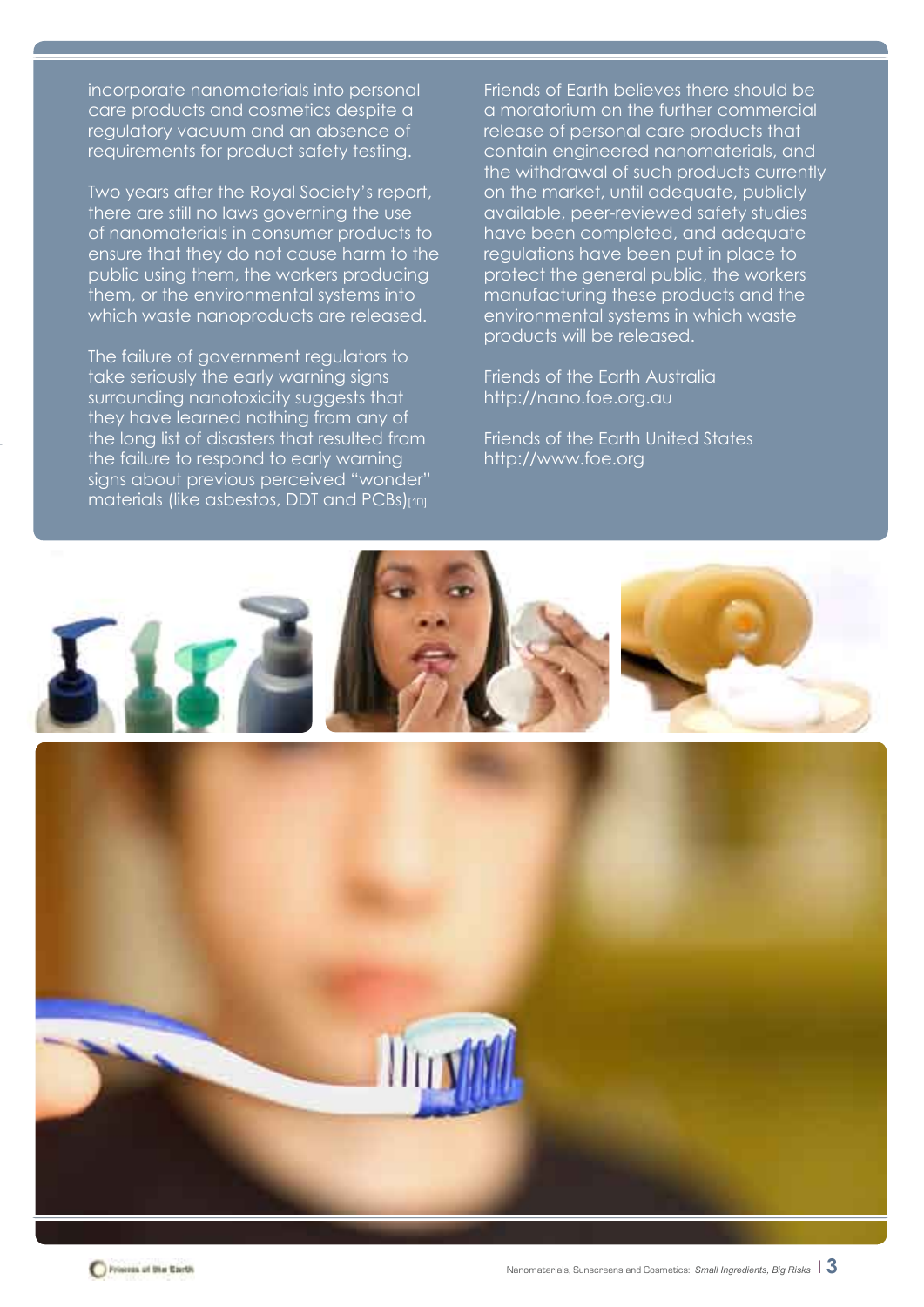### **introduction**

In one of the most dramatic failures of regulation since the introduction of asbestos, corporations around the world are rapidly introducing thousands of tons[11] of nanomaterials into the environment and onto the faces and hands of hundreds of millions of people, despite the growing body of evidence indicating that nanomaterials can be toxic for humans and the environment<sub>[12]</sub>.

In the absence of mandatory product labeling, it is difficult to estimate the number of cosmetics, sunscreens and personal care products containing nanoparticles that are now commercially available. Estimates necessarily rely on information that product manufacturers – or the few government regulators collecting data on the use of nanomaterials - choose to make publicly available and readily accessible.

Friends of the Earth believes that there are at least several hundred cosmetics, sunscreens and personal care products which contain nanomaterials now available in the global market. This figure is likely to be a conservative estimate.

The Australian Therapeutic Goods Administration (TGA) has stated that there are close to 400 sunscreen products alone that contain nanoparticle titanium dioxide and/ or nanoparticle zinc oxide that are currently commercially

available in Australia<br/>[13]. However the TGA has failed to disclose the names of these products, leaving the public to guess which of its sunscreens contain nanomaterials. There is no information available on the use of nanomaterials within the non-therapeutic cosmetics and personal care sectors in Australia.

The United States Food and Drug Administration has not disclosed any relevant figures for the United States.

This report, based on preliminary web searches of publicly available information, contains the details of 119 cosmetics, personal care products and sunscreens that now incorporate nanomaterials.

Personal care products containing nanomaterials have been released commercially without adequate – if any – safety assessment, and without any regulations in place to protect workers, the public and the environment.

Nanotechnology is a powerful new technology for taking apart and reconstructing nature at the atomic and molecular level. Nanotechnology and

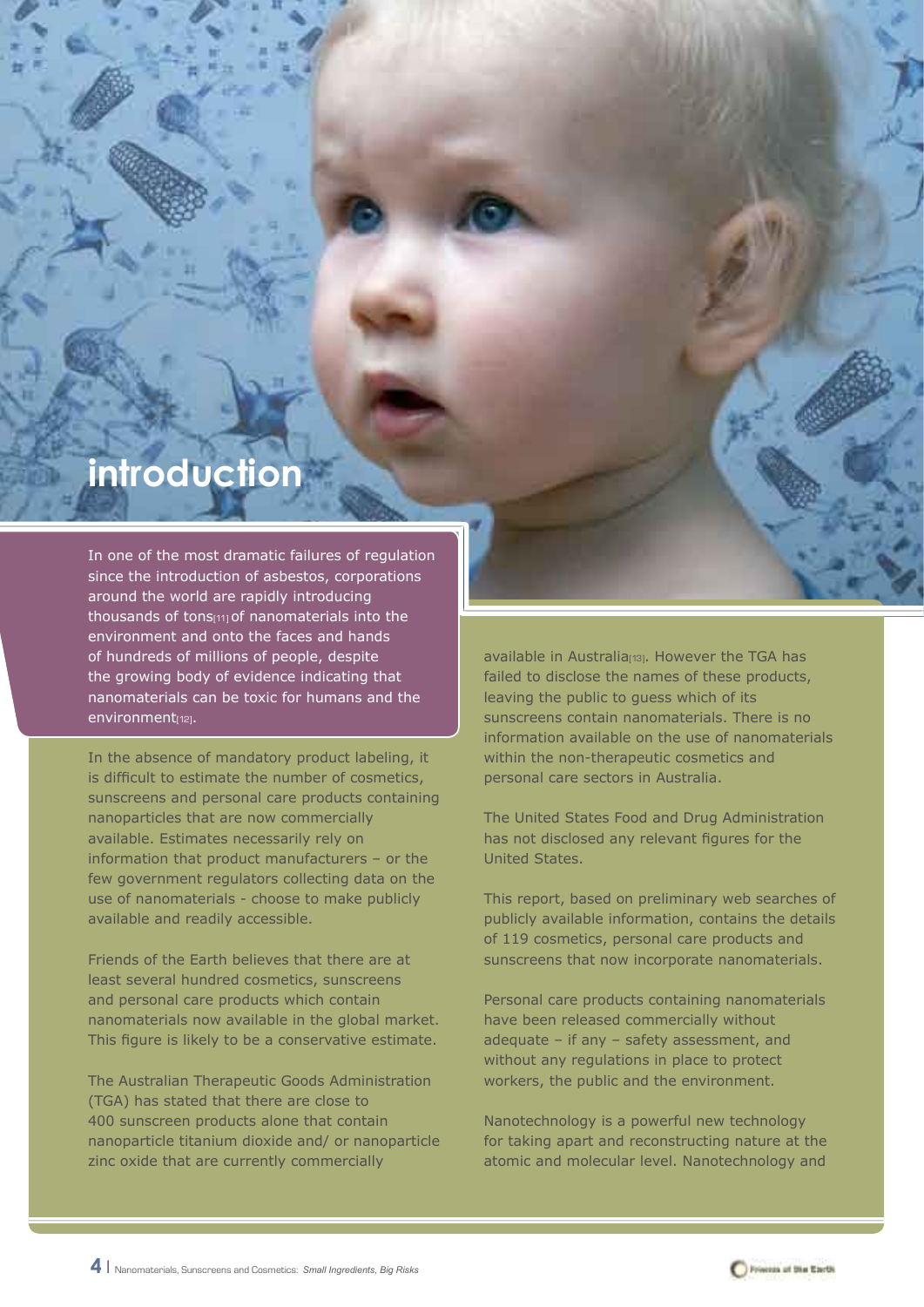nanoscience encompass the study of phenomena, materials and systems at the atomic, molecular and macromolecular scales, where properties differ significantly from those at the larger scale<sub>[14]</sub>.

Engineered nanomaterials are deliberately manufactured and can be distinguished from nanoparticles that 'exist in nature' (e.g. as a result of volcanoes or forest fires), or are byproducts of other human activities (e.g. high energy industrial processes such as welding or grinding).

Engineered nanomaterials include particles of all sizes and shapes that exist at a scale of 100nm or less, or that have at least one dimension that affects their functional behavior at this scale[15].

A nanometer (nm) is one billionth of a meter. By way of comparison, a DNA molecule is roughly 2.5 nm, a red blood cell 7,000 nm, and a human hair cell a whopping 80,000 nm wide.

Nowhere are nanomaterials entering manufacturing and reaching the consumer faster than in personal care products and cosmetics. In 2004, the United Kingdom's (UK) Royal Society noted that of the engineered nanomaterials in commercial production, the majority were being produced for use in the cosmetics industry[16].

The rush to incorporate nanomaterials in personal care products and cosmetics is especially concerning given the poorly understood risks of nanotoxicity.

Use of personal care products poses clear risks of exposure to untested nanomaterials: they are used daily, are designed to be used directly on the skin, may be inhaled and are often ingested. Furthermore, many cosmetics and personal care products contain ingredients that act as 'penetration enhancers'[17], raising concerns that they may increase the likelihood of skin uptake of nanomaterials and possible entry into the blood stream.

In 2004 the world's oldest scientific organization, the Royal Society, warned that the risks of nanotoxicity were significantly serious as to warrant nanomaterials being assessed as new chemicals[18]. It warned that the toxicity of nanoparticles cannot be predicted from the known properties of larger sized particles.

The Royal Society recommended that "ingredients in the form of nanoparticles should undergo a full safety assessment by the relevant scientific advisory body before they are permitted for use in products"[19]. They also recommended that products containing nanoscale ingredients should be clearly labeled, to enable people to make an informed decision about using these products[20].

But despite recognition at the highest scientific levels of the enhanced risks associated with nanomaterials used in cosmetics and personal care products, there are as yet no regulations anywhere in the world that specifically cover their manufacture and marketing.

Meanwhile, there is no requirement anywhere in the world for labeling of nano-scale ingredients to allow the public to make an informed choice about using nanoproducts.

Friends of the Earth is concerned that the nanotechnology industry is rapidly introducing potentially hazardous nanomaterials into our bodies and into our environment without adequate scientific study to ensure that we understand its risks and can prevent harm occurring to people and environment.

Friends of Earth believes there should be a moratorium on the further commercial release of materials in personal care products, and the withdrawal of products currently on the market, until adequate publicly available, peerreviewed safety studies have been completed, and adequate regulations have been put in place to protect the general public, the workers manufacturing these products and the environmental systems into which waste products will be released.

This report is focused on the use of nanoparticles in the personal care industry, recognizing that this sector is one of the primary early adopters of nanomaterials[21]. We recognize that the impacts of nanotechnology reach far further than those associated with the toxicity of personal care products. Nanotechnology's broader impacts on the environment, risks for workers, socioeconomic impacts and ethical problems are discussed elsewhere. Please refer to the Friends of the Earth website for more information on these aspects of this emerging technology.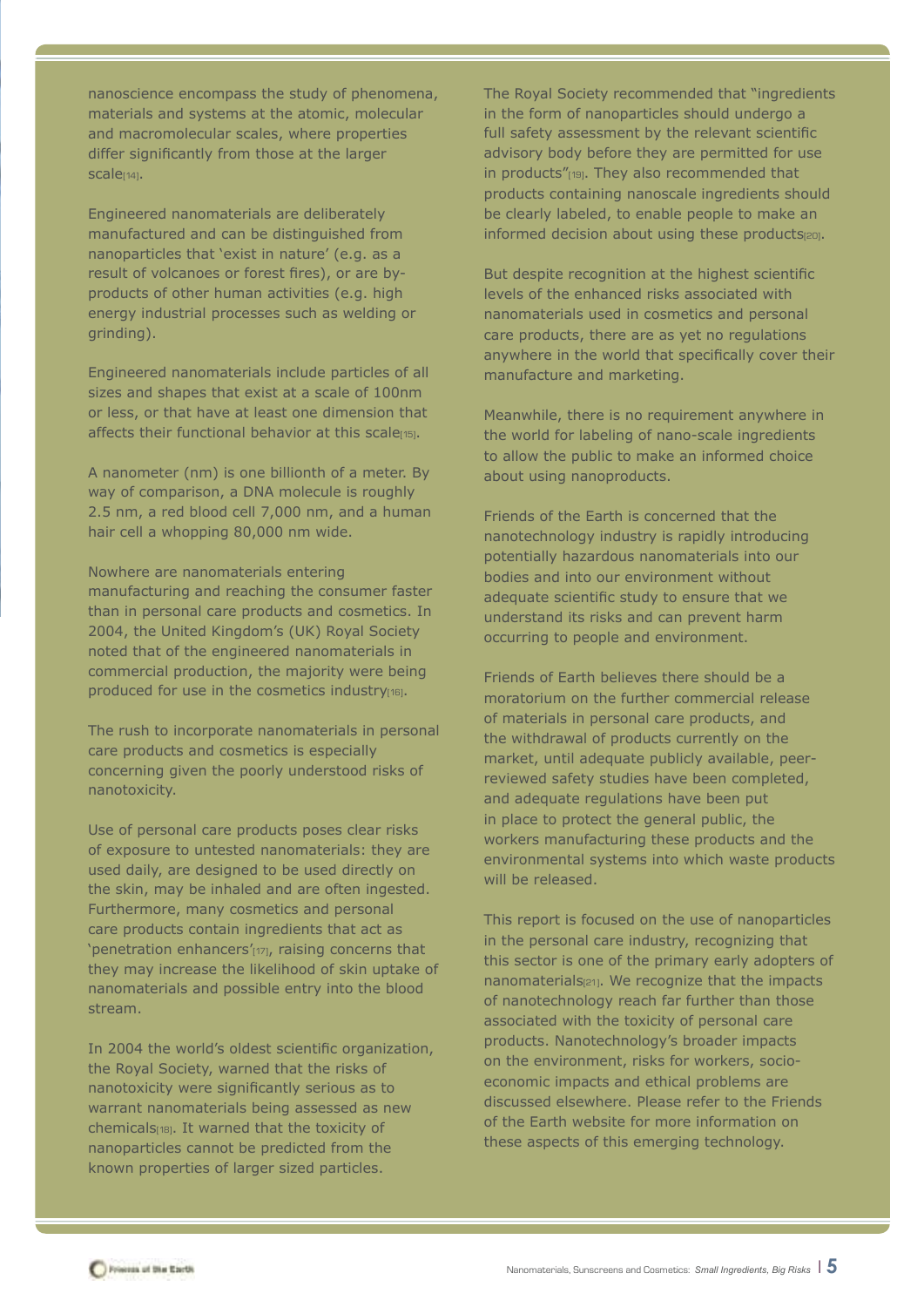**the health risks of nanomaterials in cosmetics and personal care products** 

Size matters - nanoparticles present higher risks of toxicity than larger sized particles

The fundamental properties of matter change at the nano-scale. The properties of atoms and molecules are not governed by the same physical laws as larger objects or even larger particles, but by "quantum mechanics".

The physical and chemical properties of nanosized particles can therefore be quite different from those of larger particles of the same substance. Altered properties can include but are not limited to color, solubility, material strength, electrical conductivity, magnetic behavior, mobility (within the environment and within the human body), chemical reactivity and biological activity[22].

Nanotoxicology is an emerging field, with a small number of peer-reviewed studies published to date. It is often suggested by nano proponents that we do not yet know enough about the behavior of nanoparticles to determine whether they pose enhanced risks to human health. However, the existing body of toxicological literature suggests clearly that nanoparticles have a greater risk of toxicity than larger particles. This body of evidence has been sufficient for the world's oldest scientific organization to warn that we should not continue to release products

Bucky ball graphic: http://www.accelrys.com

containing nanomaterials until we have vastly improved requirements for safety testing[23].

There is a general relationship between particle size and toxicity; the smaller a particle, the greater its surface area to volume ratio, and the more likely it is to prove toxic<sub>[24]</sub>. Toxicity is partly a result of the increased chemical reactivity that accompanies a greater surface area to volume ratio<sub>[25]</sub>.

The small size, greater surface area and greater chemical reactivity of nanoparticles results in increased production of reactive oxygen species (ROS), including free radicals[26]. ROS production has been found in a diverse range of nanomaterials including carbon fullerenes, carbon nanotubes and nanoparticle metal oxides[27]. ROS and free radical production is one of the primary mechanisms of nanoparticle toxicity; it may result in oxidative stress, inflammation, and consequent damage to proteins, membranes and DNA[28].

Size is therefore a key factor in determining the potential toxicity of a particle. Other factors influencing toxicity include shape, chemical composition, surface structure, surface charge, aggregation and solubility[29].

Because of their size, nanoparticles are more readily taken up by the human body than larger sized particles and are able to cross biological membranes and access cells, tissues and organs that larger sized particles normally cannot<sub>[30]</sub>.

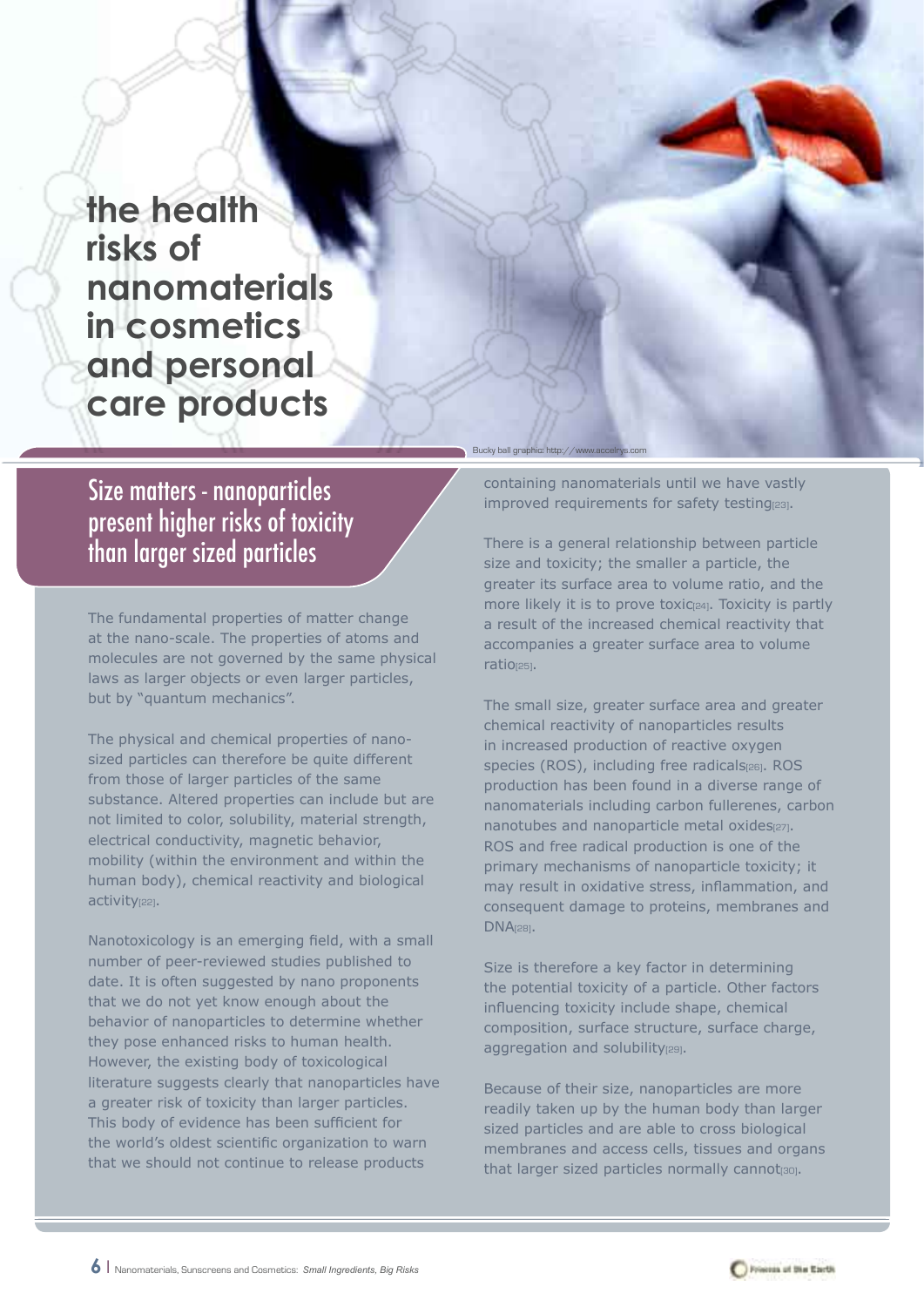Nanomaterials can gain access to the blood stream following inhalation or ingestion, and possibly also via skin absorption, especially if the skin is damaged[31].

Once in the blood stream, nanomaterials can be transported around the body and are taken up by organs and tissues including the brain, heart, liver, kidneys, spleen, bone marrow and nervous system<sub>[32]</sub>.

Once in the blood stream, the major distribution sites for nanoparticles appear to be the liver, followed by the spleen[33]. The length of time that nanoparticles may remain in vital organs and what dose may cause a harmful effect remains unknown<sub>[34]</sub>.

Diseases of the liver suggest that the accumulation of even harmless foreign matter may impair its function and result in harm<sup>[35]</sup>. Carbon nanotubes (nano-scale cylinders made of carbon atoms) have been shown to cause the death of kidney cells and to inhibit further cell growth<sub>[36]</sub>.

Many types of nanoparticles have proven to be toxic to human tissue and cell cultures, resulting in increased oxidative stress, inflammatory cytokine production, DNA mutation and even cell death<sub>[37]</sub>.

Unlike larger particles, nanoparticles may be transported within cells and be taken up by cell mitochondria $389$  and the cell nucleus<sup>[39]</sup>, where they can induce major structural damage to mitochondria<sub>[40]</sub>, cause DNA mutation<sub>[41]</sub>and even result in cell death[42].

Nanoparticles of titanium dioxide and zinc oxide used in large numbers of cosmetics, sunscreens and personal care products are photoactive, producing free radicals and causing DNA damage to human skin cells when exposed to UV light(43).

Nanoparticle titanium dioxide has been shown to cause far greater damage to DNA than does titanium dioxide of larger particle size. Whereas 500nm titanium dioxide particles have only a small ability to cause DNA strand breakage, 20nm particles of titanium dioxide are capable of causing complete destruction of super-coiled DNA, even at low doses and in the absence of exposure to UV[44].

The potential for sunscreens containing nanoparticles to result in harm is made greater as ROS and free radical production increases with exposure to light and UV[45].

### The alarming case of carbon fullerenes (buckyballs)



Buckyball by Creative Science Source http://www.creative-science.org.uk

Carbon fullerenes (buckyballs), currently being used in some face creams and moisturizers (see product lists following), have been found to cause brain damage in fish[46], kill water fleas and have bactericidal properties[47]. Even low levels of exposure to fullerenes have been shown to be toxic to human liver cells[48].

Researchers are investigating the ability of surface coatings and modifications to make nanomaterials such as fullerenes safe. However studies have shown that both surface coatings and modifications can be weathered over a 1-4 hour period by exposure to the oxygen in air, or by ultraviolet irradiation[49], suggesting that the protective qualities of surface coatings can be short-lived. There is also a concern that ingested coatings could be metabolized to expose the core harmful nanomaterial<sub>[50]</sub>.

It defies belief that regulators would permit fullerenes – nanoparticles linked to brain damage and exhibiting toxicity - to be included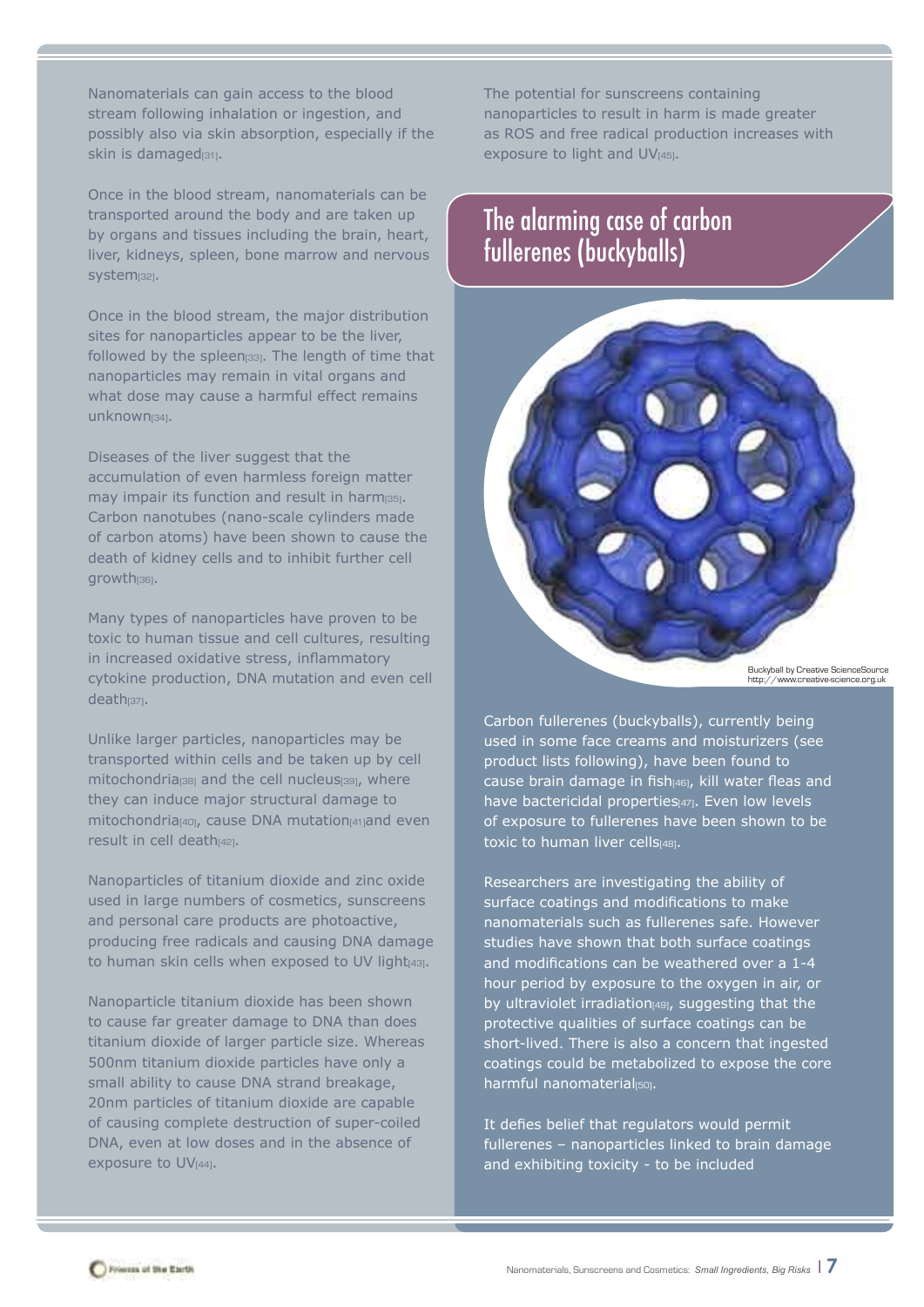

in moisturizers and face creams in the absence of independent safety testing. Yet in an act of disturbing regulatory negligence, that is exactly what has happened.

The risks associated with this rash incorporation of fullerenes into cosmetics is underscored by the recent comment by Professor Robert F. Curl Jr., who shared the 1996 Nobel Prize in Chemistry for his co-discovery of fullerenes, that he would avoid using cosmetics containing fullerenes until their risks were better understood: "I would take the conservative path of avoiding using such cosmetics while withholding judgment on the actual merits or demerits of their use."[51]

In fact, when a scientist at an international nanotoxicology meeting recently asked her two hundred colleagues present who would feel comfortable using face cream that contained fullerenes, less than ten indicated that they would<sub>[52]</sub>.

The sobering reality is that whereas these two hundred scientists are in a position to understand the significance of the health risks posed by fullerenes, and are able to make a decision to avoid such products, most consumers lack this vital information, and rely on government regulators to protect their safety by preventing such dangerous products from being released onto the market.

Skin penetration by nanoparticles – insufficient evidence means the jury's still out, but the uptake of nanoparticles through broken skin should be taken seriously

Cosmetics manufacturers[53], and even the Australian Therapeutic Goods Administration[54], claim that the potential for nano-ingredients in sunscreens and personal care products to be toxic to living cells and tissues is not a serious concern because nanoparticles remain in the outer layers of dead skin. The problem is that no one knows if this assertion is true.

We do know that broken skin is an ineffective barrier and enables particles up to 7,000nm in size to reach living tissue[55]. This suggests that the presence of acne, eczema or shaving wounds is likely to enable the uptake of nanoparticles.

The Royal Society has called for additional research into the influence of skin condition, including sun burn, on the uptake of nanomaterials, especially in the assessment of nanomaterials found in sunscreens and cosmetics[56]. However the fact that many cosmetics and personal care products are used on blemished skin or following shaving has been largely ignored in the discussion about skin uptake of nanomaterials found in personal care products to date.

If nanoparticles are able to penetrate the outer layer of dead skin cells and gain access to the living cells within, they can join the blood stream and circulate around the body with uptake by cells, tissues and organs[57].

Other substances, for example organic liquids, pharmaceuticals[58] and phthalate monoesters in personal care products[59], are known to access the blood stream via skin uptake. However there has been very little published research into skin uptake of nanomaterials in cosmetics and personal care products that are already commercially available.

Penetration of intact skin is in part dependent on particle size, meaning that skin uptake of

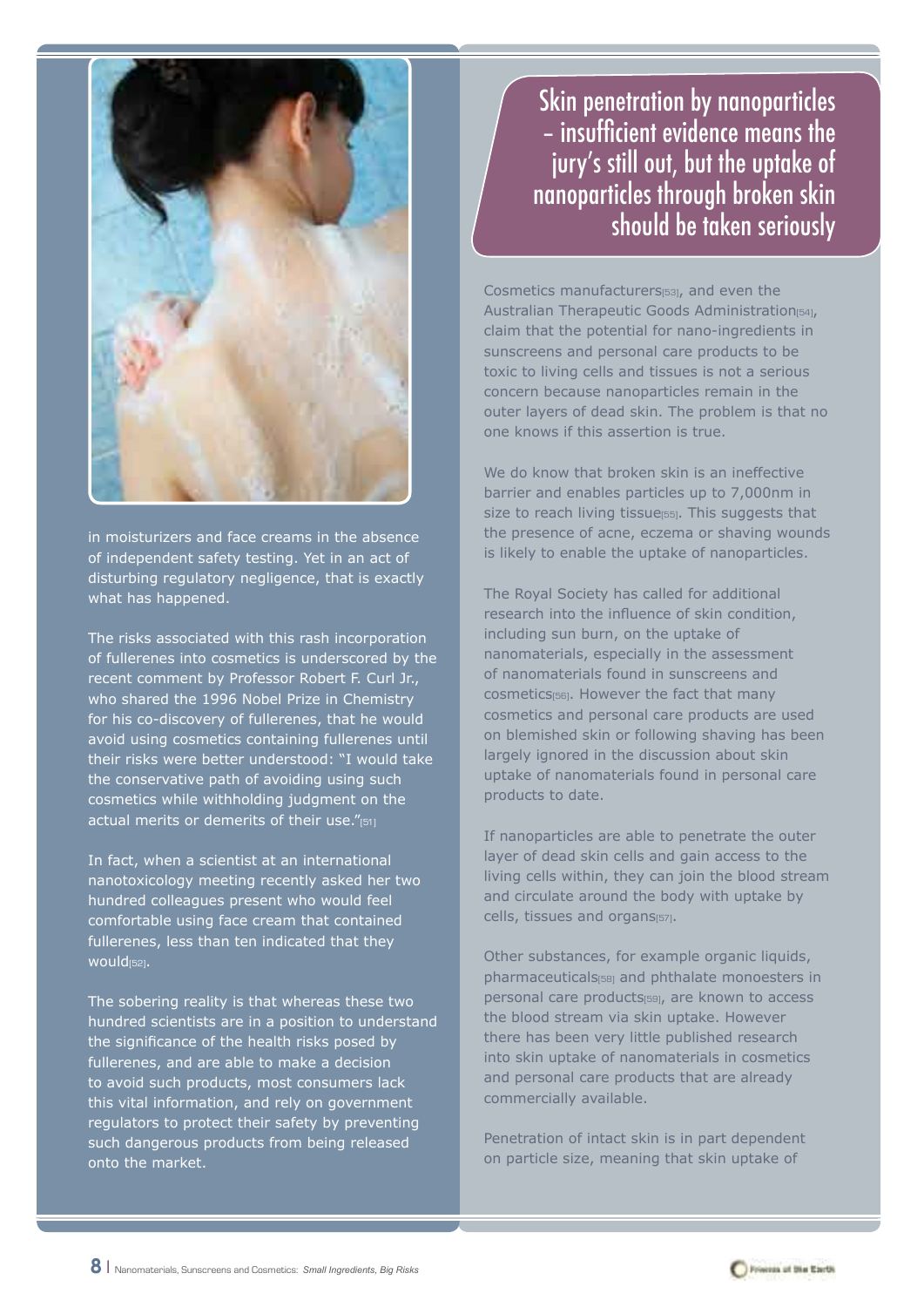

nanoparticles is comparably more likely than uptake of larger particles[60]. The ability of 1000nm particles to access the dermis when intact skin is flexed has been demonstrated This suggests that uptake of 100nm particles is possible in at least some circumstances.

Preliminary study of the ability of zinc oxide and titanium oxide nanoparticles to cross the skin has produced conflicting results. Most studies found that these nanoparticles did not reach the living cells[62], while at least two pilot studies suggest that they did<sub>[63]</sub>. However, the few studies that have examined the ability of nanoparticles to cross the skin have generally been narrow in scope and have not adequately investigated the role of key variables that may influence skin uptake.

It is especially important to investigate the role of base carriers that enhance skin uptake of nanoparticles by altering skin structure or increasing the solubility of the nanoparticle in the skin<sub>[64]</sub>, *Skin Deep*, a recent report by US-based Environmental Working Group on the health risks of commercially available cosmetics and personal care products, found that more than half of all cosmetics contained ingredients that

act as "penetration enhancers"[65]. This suggests that testing of skin uptake of nanoparticle ingredients should be undertaken in the context of whole products, recognizing that other product ingredients may play a penetration enhancing role.

Exposure to nanomaterials in "real life" conditions must also be investigated given that flexing and massage[67] have been demonstrated to increase skin uptake of larger particles, drugs and dyes.

Physical and chemical properties of nanoparticles that may influence skin uptake and that require investigation are: particle size and shape, surface characteristics including the presence of coatings, electronic charge and dose.

Publicly funded research into the interactions between nanomaterials and the skin is being undertaken currently by both the EU and the USA. However little of this information has yet been published in peer-reviewed, publicly accessible literature, and most studies are likely to continue for several years before publishing their results.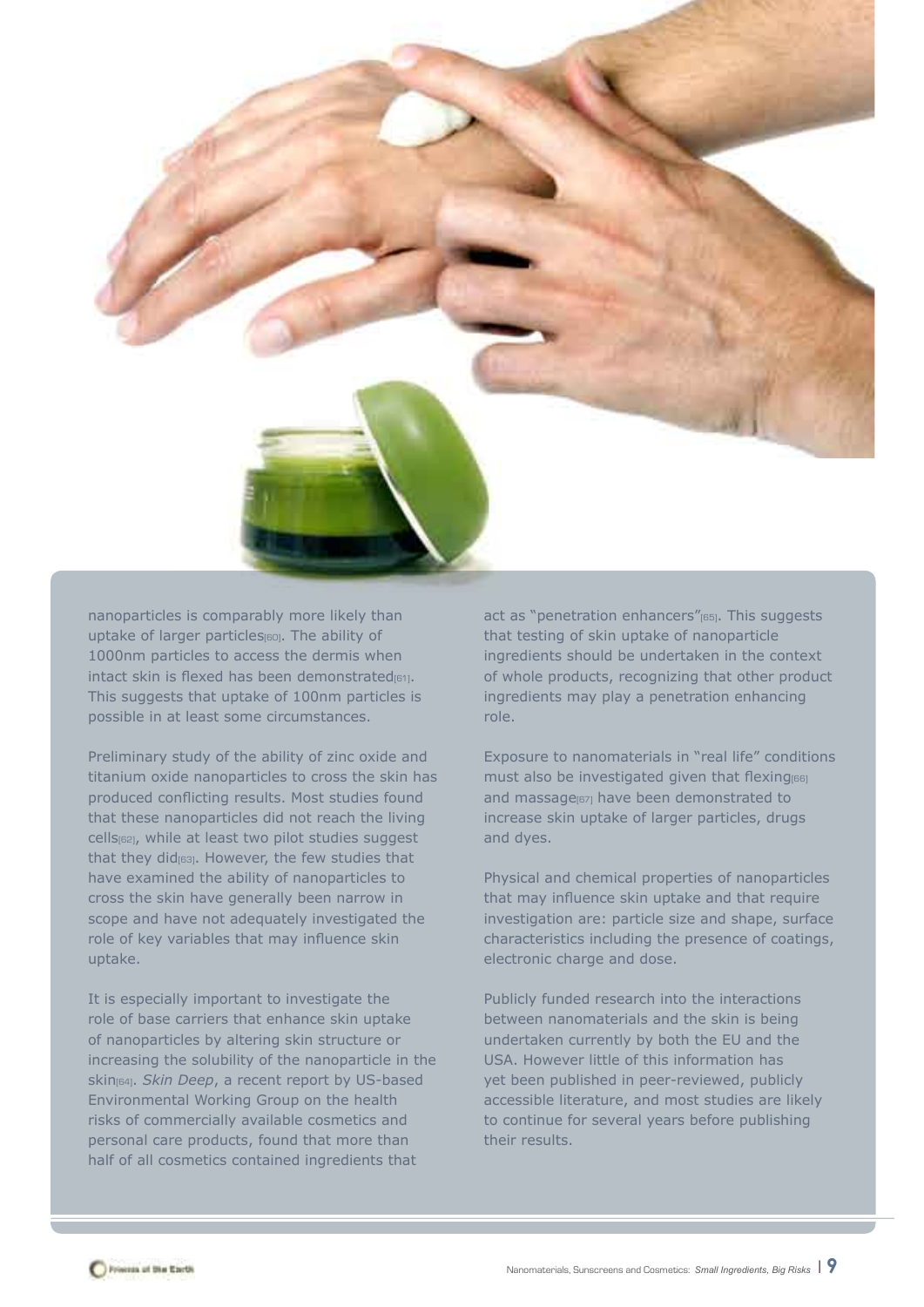

### **the broader risks of nano-cosmetics – for workers and the environment**

It is important to recognize that the increasing use of nanomaterials in the manufacture of cosmetics introduces new risks both for the workers who manufacture them, and the environmental systems in which they are released.

### Risks associated with occupational exposure

Because workers handling nanomaterials are likely to be exposed at much higher levels than the general public, and on a more consistent basis, workplace exposure to nanomaterials is particularly concerning.

It is not just researchers developing nanomaterials who face workplace exposure. Workers may be exposed to nanoparticles during the manufacture, packaging, handling, transport and use of products containing nanomaterials. Exposure may also occur in cleaning and maintaining research, production and handling facilities<sub>[68]</sub>.

Rates and levels of existing workplace exposure to nanomaterials within all these sections of the production chain are unknown. The US National Science Foundation estimates that by 2015 2 million workers world-wide will be directly employed in nanotechnology industries[69]. By this point, the number of workers exposed routinely to engineered nanoparticles in the workplace throughout the production supply chain of products using nanomaterials will clearly be much larger.

There are currently no known safe levels of exposure to nanomaterials and no reliable systems and equipment to protect workers from nano exposure[70]. It is clearly in the long term interests of the nano industry to develop a set of best practice guidelines and sophisticated safety control systems that will protect workers from nanomaterial exposure as soon as possible. However, even should such safety control systems be developed, it is important to question whether or not they will be employed at each link in the manufacturing, handling, transporting and cleaning chain, and what sort of workplace environment this will constitute for the millions of workers involved.

### Environmental risks

As the nanotech industry expands, nanopollution will also expand as a result of both manufacturing waste streams being discharged, and accidental releases during handling or transport. Domestic nano waste discharge will also expand as ever greater quantities of cosmetics, sunscreens and personal care products containing nanomaterials are washed off in the shower and join water waste streams, or are washed off swimmers and sunbathers directly into oceans and lakes.

Remarkably little information exists on the potential of nanomaterials to cause environmental harm. There is no body of literature equivalent to that which exists for the potential of nanomaterials to cause harm to

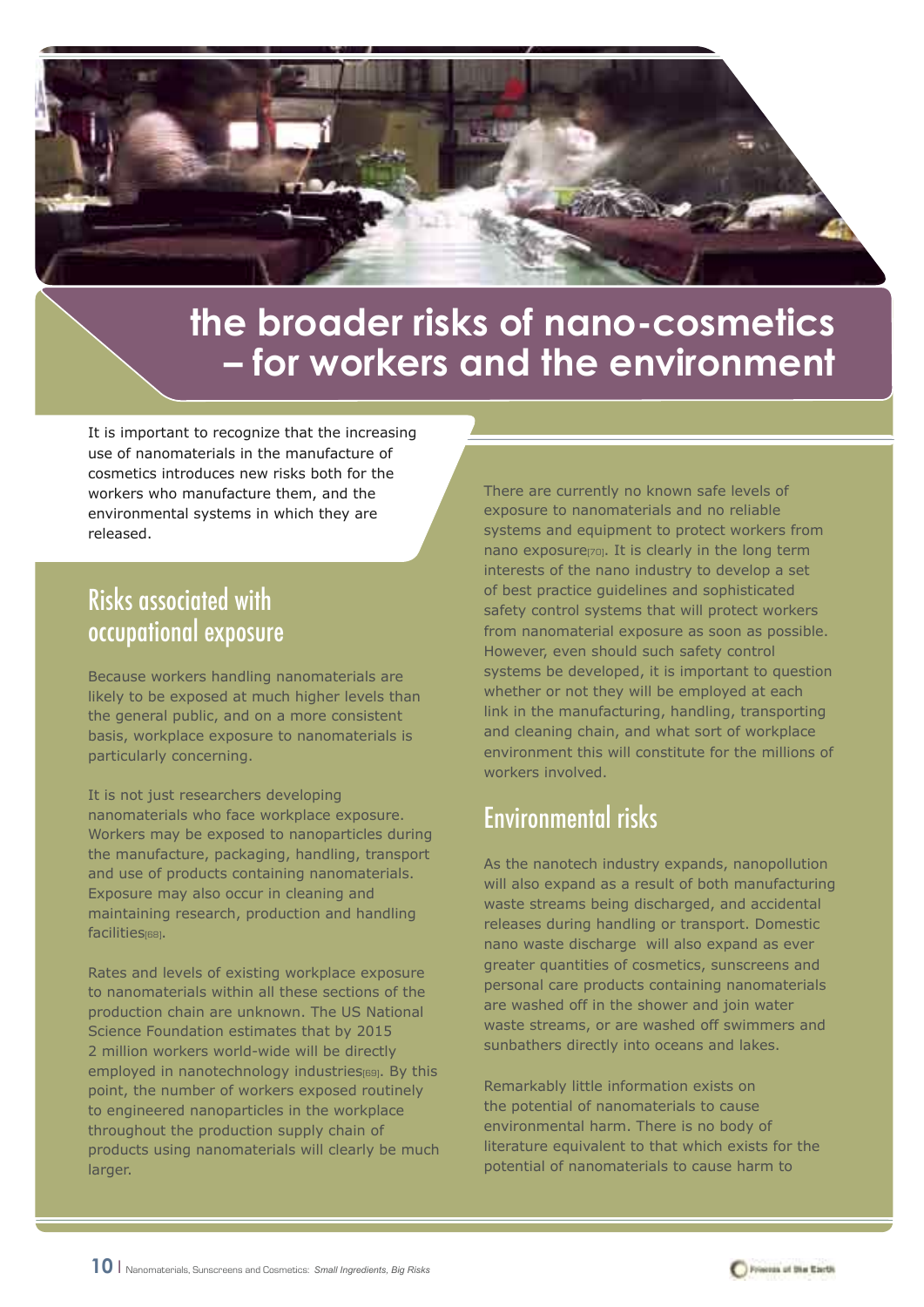

humans that examine the impacts of nanotoxicity on nano-human animals, micro-organisms and plants[71]. Preliminary study in this area has begun, however it has received even less funding than the relatively small amount available for the examination of nanotoxicity's implications for human health<sub>[72]</sub>.

The little research completed cautions against broad extrapolation of results. However the preliminary findings indicate the potential for serious environmental impacts and point to the urgent need for further study.

One example of potentially serious environmental impacts already discovered by the scant body of research concerns carbon fullerenes, which have been found to cause brain damage in largemouth bass<sub>[73]</sub>, a species accepted by regulatory agencies as a model for defining ecotoxicological effects. Fullerenes have also been found to kill water fleas and have bactericidal properties[74].

Nanoparticles also have a demonstrated ability to bind to sediments and soil particles. Rice University's Center for Biological and Environmental Nanotechnology has pointed

out the tendency for nanoparticles to bind to contaminating substances already pervasive in the environment like cadmium and petrochemicals. This tendency would make nanoparticles a potential mechanism for long range and wide-spread transport of pollutants in groundwater.[75]

Early studies also suggest that microorganisms and plants may be able to produce, modify and concentrate nanoparticles that can then bioaccumulate (or even biomagnify) along the food chain<sub>[76]</sub>.

Early studies also suggest that microorganisms and plants may be able to produce, modify and concentrate nanoparticles that can then bioaccumulate (or even biomagnify) along the food chain<sub>[77]</sub>. . Any significant disruption of nitrogen fixing could have serious negative impacts for the functioning of entire ecosystems. High levels of exposure to nanoscale aluminum (currently used in face powders and sunscreen) have been found to stunt root growth in five plant species<sub>[78]</sub>.

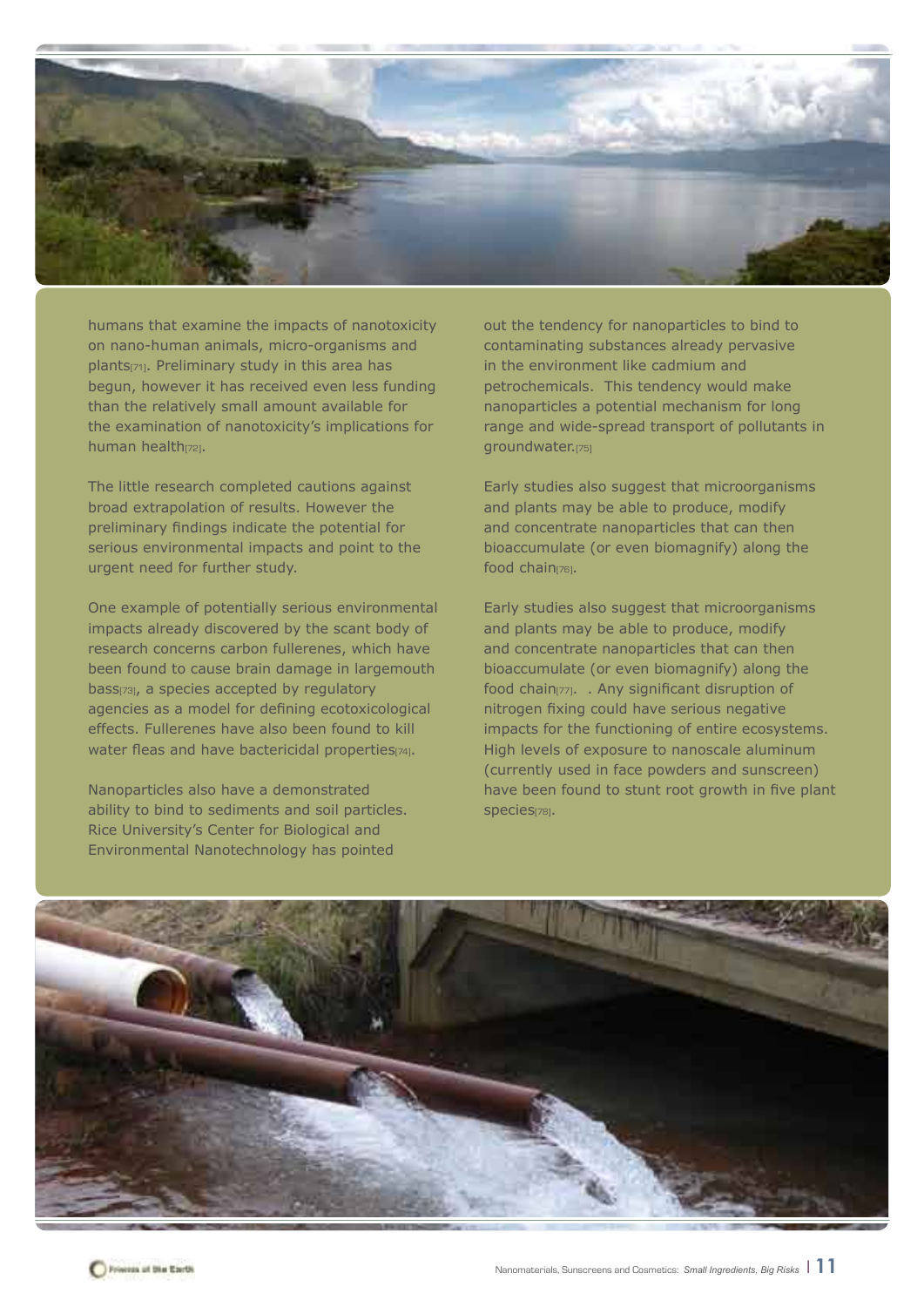### **eminent scientific bodies warn that the health risks of nanocosmetics require further investigation prior to product commercialisation**



While we know very little about the toxicological effects of nanomaterials such as titanium dioxide and zinc oxide on the human body, we know even less about a host of other nanomaterials currently being used in cosmetics, including carbon fullerenes (buckyballs), and iron, aluminum, zirconium, silicon and manganese nano oxides.

One of the key problems is that we don't know how much safety research the sunscreen and cosmetics manufacturers are actually conducting. Some manufacturers claim that their products are "photostable"[79] (i.e. do not produce reactive oxygen species or free radicals when exposed to light or UV), or that their technology "helps to keep free radicals at bay"[80]. However in the absence of peer-reviewed, publicly accessible information from cosmetics companies, it is impossible to know how adequate safety assessment has been.

As Sue Windebank, senior spokesperson for the UK Royal Society said last year[81]:

*"It seems that there is really very little publicly funded research looking into the effects of nanoparticles being taken into the body through the skin… The cosmetics companies may of course be doing their own research, but much of the information about what kind of safety assessments are being undertaken is not publicly listed."*

 *"Our concern is that manufacturers ensure that the toxicological tests that they use recognize that nanoparticles of a given chemical will often have different properties to the same chemical in its larger form and may have greater toxicity….It is certainly not a cloak and dagger situation with the cosmetics companies, but it would help if they were more transparent about the results of their safety tests."* 

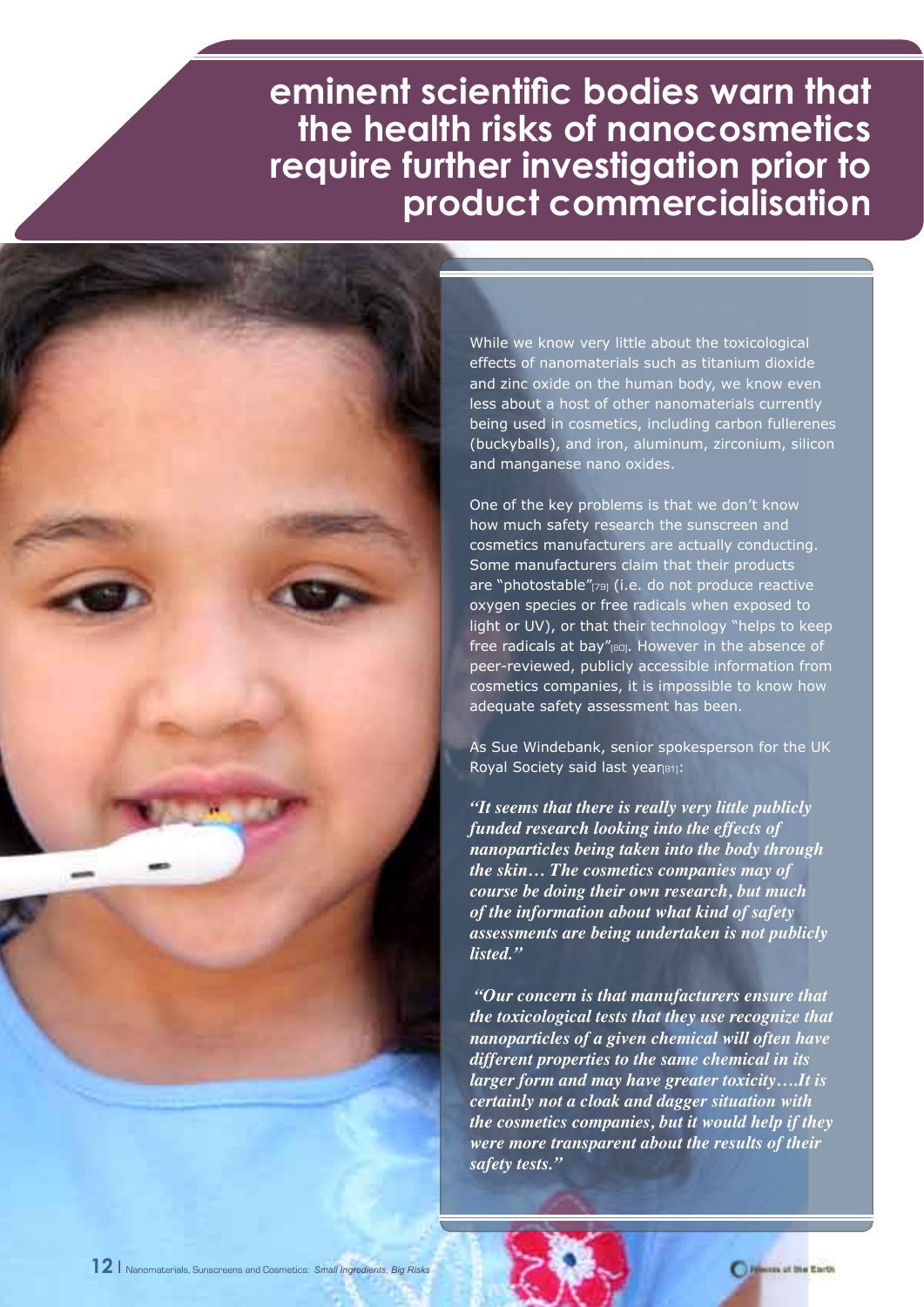This sense of frustration has been echoed by Dr Bethany Halford, scientist and science journalist, writing in Chemical & Engineering News about the lack of safety data available for the face creams that contain fullerenes, for which she was assured by the manufacturer that (unpublished) safety testing had been carried out:

*"Why don't manufacturers make [safety] data readily available to their customers…? It doesn't seem that much to ask when you're paying about \$250 for a jar of face cream."*

The UK Royal Society has made clear its view that greater safety testing of products that contain nanomaterials, and greater transparency in the conduct of safety testing, is required. In its 2004 joint report with the UK Royal Academy of Engineering, the Royal Society called for companies wishing to commercialize cosmetics containing nanomaterials to publish peerreviewed, publicly accessible, safety studies, and then label their products to allow consumers to make an informed choice:

*"We recommend that ingredients in the form of nanoparticles undergo a full safety assessment by the relevant scientific advisory body before they are permitted for use in products…*

*We recommend that manufacturers publish details of the methodologies they have used in assessing the safety of their products containing nanoparticles that demonstrate how they have taken account that properties of nanoparticles may be different from larger forms…*

*We recommend that the ingredients lists of consumer products should identify the fact that manufactured nanoparticulate material has been added*[82]

The call for new safety assessment of nanoingredients in cosmetics has even been echoed by some industry commentators, including Simon Pitman, editor of CosmeticsDesign.com and CosmeticsDesign-Europe.com, who warned last year:

*"Nanotechnology creates substances with new chemical properties that we do not yet understand. A science with such huge potential deserves closer attention to the possible* 

#### *risks, before it falls the wrong side of belated discoveries of toxicity."*[83]

Mathew Nordan, vice president of research for nanotechnology research firm Lux Research Inc., has also argued for (government funded) toxicological testing of each nanomaterial to assess its threats to human and environmental health, stating: *"It only takes one bad apple to spoil the bunch."*[84]

### **nanoparticles and the cosmetics industry**



A very small sample of some of the products on the market that are thought to contain nanomaterials is included in the appendix of this report. This information is sourced from publicly available websites, and relies on the accuracy of information provided by the manufacturer or product distributor. We also acknowledge the work conducted by the Woodrow Wilson Center for International Scholars in its inventory of consumer products[85] which was consulted in the compilation of this database.

The database includes 119 products: 73 cosmetics, 24 sunscreens and 22 personal care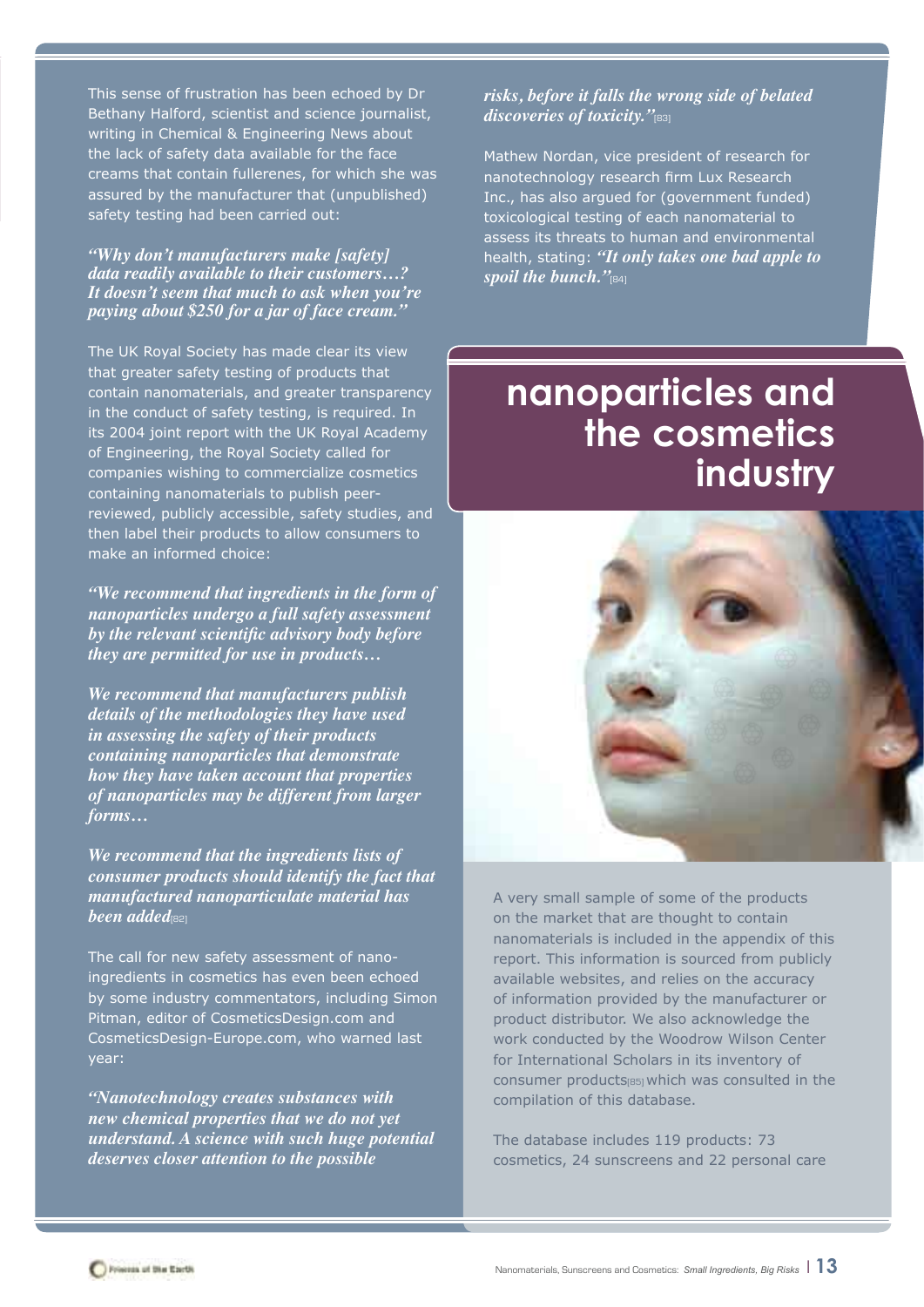products that are now thought to incorporate nanomaterials. We recognize that this data represents a small fraction of personal care products containing nanomaterials that are currently on the market, and may not reflect the overall pattern of nanoparticle use across these sectors.

Products listed in this database include deodorants, soap, toothpastes, shampoos, hair conditioners, sunscreens, anti-wrinkle creams, moisturizers, foundations, face powders, lipstick, blush, eye shadow, nail polish, perfumes and after-shave lotions. Manufacturers include L'Oréal, Estée Lauder, Proctor and Gamble, Shiseido, Chanel, Beyond Skin Science LLC, Revlon, Dr Brandt, SkinCeuticals, Dermazone Solutions, Megan Gale New Generation Skincare and many more.

The database shows that a wide range of nanomaterials is already being incorporated into personal care products. Nanoscale ingredients listed in the database include nanoparticles of titanium dioxide, zinc oxide, alumina, silver, silicon dioxide, calcium fluoride and copper, as well as nanosomes, nanoemulsions and nanoencapsulated delivery systems. Disturbingly, seven face creams list fullerenes as ingredients – a substance found to cause brain damage in fish $[86]$  and toxic effects in human liver cells $[87]$ .

On its website[88], the United States Food and Drug Administration notes that: "FDA is aware that a few cosmetic products claim to contain nanoparticles to increase the stability or modify release of ingredients".

Our findings suggest that this estimate is seriously outdated; regulators in both Australia and the United States need to take seriously the rapid market expansion of personal care products and cosmetics containing nanomaterials.



### **where are the regulators?**

Increasing numbers of cosmetics and personal care products contain nanomaterials and increasing numbers of scientific papers are demonstrating the general risks associated with nanotoxicity. Yet there has been little effort on the part of the regulators to slow the expansion of the nanocosmetics sector until we can carry out safety testing that ensures that personal care products containing nanomaterials are safe for the workers who manufacture them, the public who use them and the environment in which waste nanoproducts are inevitably released.

In Australia, the National Industry Chemicals Notification and Assessment Scheme (NICNAS) regulates the safety of ingredients in cosmetics and personal care products and the Therapeutic Goods Administration (TGA) regulates sunscreens. However these regulators fail to distinguish between nanoparticles and larger sized particles.

Manufacturers of cosmetics and personal care products are not required to seek approval from

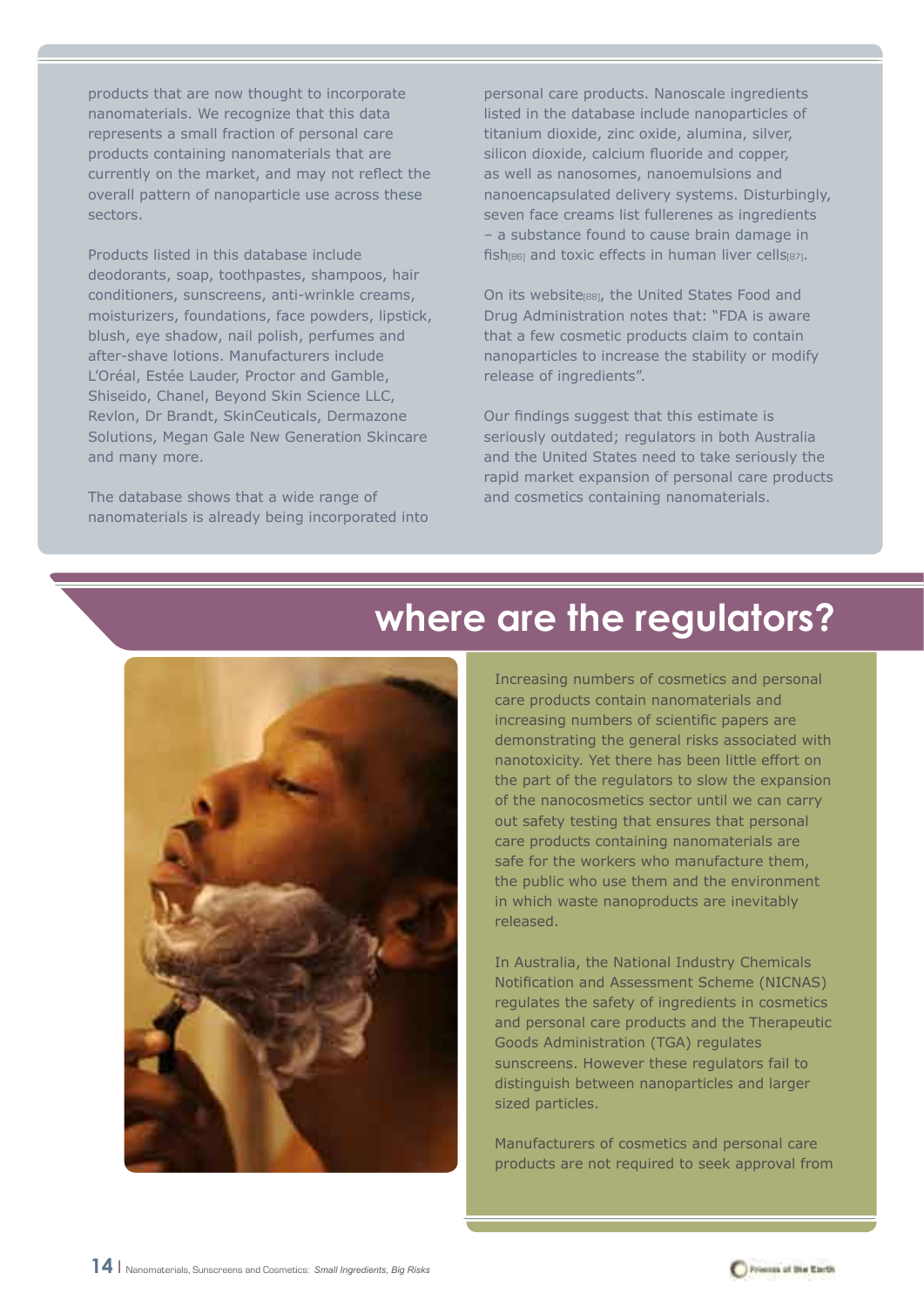

NICNAS for the use of nanoparticle ingredients where the use of larger sized particles of the same substance has already been approved. Manufacturers of all sunscreens must apply to the TGA for marketing approval, but current regulations do not require manufacturers to distinguish between larger sized particles and nanoparticles.

Australian regulation of nanomaterials in personal care products therefore remains based on the flawed assumption that the toxicity of nanoparticles can be predicted from the known properties of larger-sized particles. This flies in the face of recommendations from the UK Royal Society for nanoparticles to be assessed as new chemicals[89].

In the US, manufacturers of sunscreens are required to seek pre-market approval from the Food and Drug Administration (USFDA) if their products are "new drug" products. However in 1999, the USFDA made a decision to allow nanoparticle ingredients to be used in sunscreens without new safety assessments, based on previous safety assessment of larger sized particles[90].

The USFDA has virtually no authority over cosmetics and personal care products and cannot require manufacturers to conduct safety studies. Only 11 percent of the 10,500 ingredients used in cosmetics products have been assessed for safety by the industry-funded Cosmetics Industry Review Panel[91]. A recent report by the Woodrow Wilson Center's Project on Emerging Nanotechnologies[92] criticized strongly the current approach to regulating cosmetics as wholly inadequate to dealing with the risks posed by nanotechnologies:

*"Although the FDCA [Food, Drug and Cosmetic Act] has a lot of language devoted to cosmetics, it is not too much of an exaggeration to say that cosmetics in the USA are essentially unregulated."*

In one of the few concrete responses from governments to the Royal Society's recommendations, last year the European Union requested its Scientific Committee on Consumer Products to review previous decisions to allow nanoparticle titanium dioxide and zinc oxide to be permitted for use in sunscreens without new safety assessments<br/>[93]. However there are as yet no specific regulations applying to the use or manufacture of nanoparticle ingredients in cosmetics and personal care products.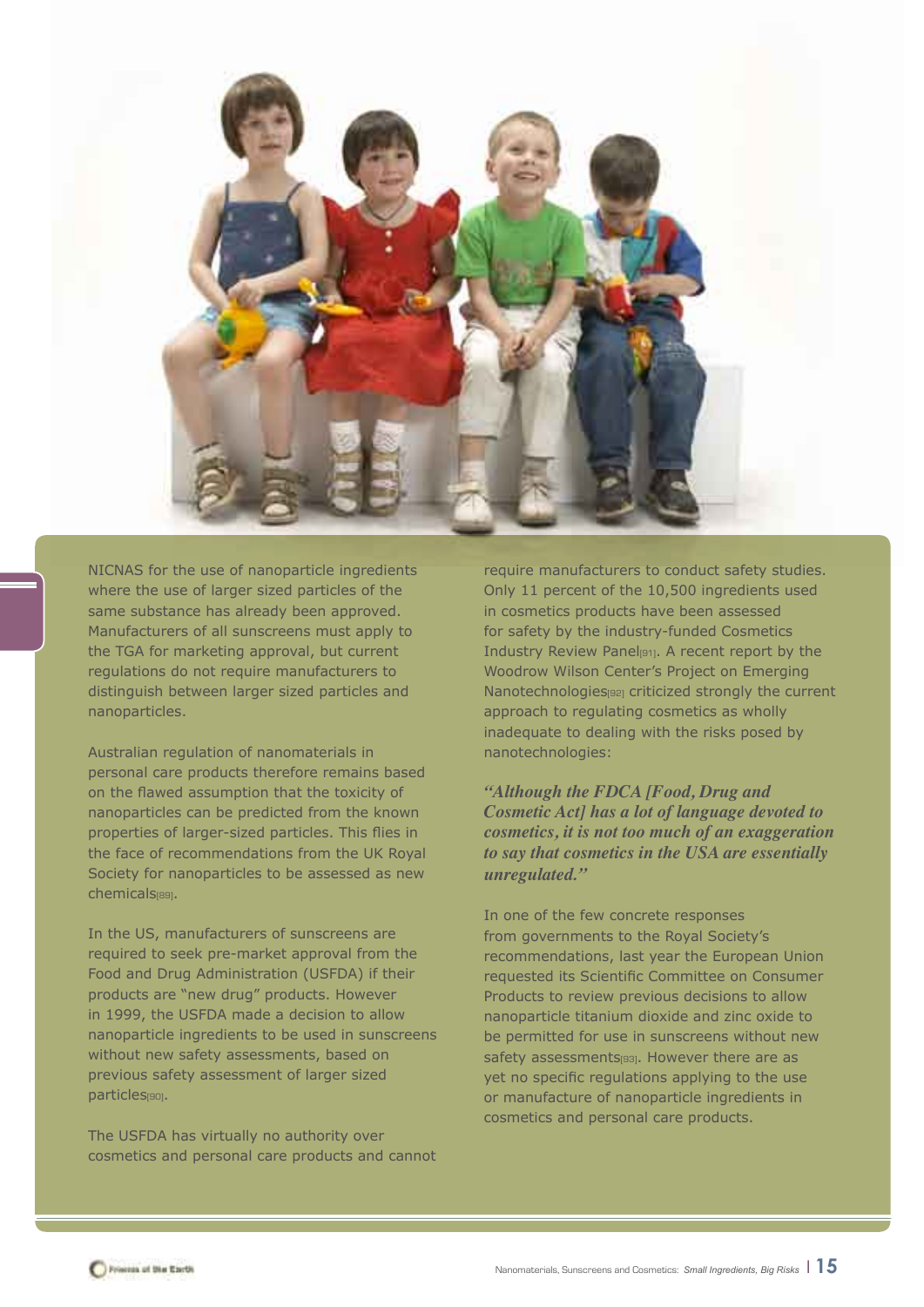### **research and review underway**



The emerging findings of the dangers of nanoparticles have rung alarm bells for eminent scientific bodies including the Royal Society and the Science Council of Japan, both of whom have called for greater public funding of the health risks posed by nanoparticles as a matter of urgency[94].

But whereas governments world-wide have invested billions of dollars of public money in nano research[95], they have been more interested in supporting research into profitable commercial applications of nanotechnology, or military research, than health and safety testing.

For example, in the 2006 US\$1.3billion budget for the US National Nanotechnology Initiative[96] , only \$38.5million (less than 4%) was earmarked for both the study of the health, safety and environmental impacts of nanotechnology, and also potential applications in these areas. Conversely, the US Department of Defense received \$436 million (33.5% of the nanotechnology budget).

However, growing evidence of the toxicological risks posed by nanomaterials has prompted increased (albeit inadequate) public funding of studies investigating nano's threats to health, safety and the environment:

• In the USA, government agencies including the Food and Drug Administration and the National

Institute of Environmental Health Sciences are cooperating through the National Toxicology Program to study the skin absorption and phototoxicity of nanoparticles of titanium dioxide and zinc oxide preparations used in sunscreens and cosmetics. The NTP is also looking at the uptake and toxicity of fullerenes

• The Australian government has not yet recognized formally the need to fund nanotechnology research into health and environmental risks of nanomaterials. The Therapeutic Goods Administration recently published a literature review of existing studies into the potential for nanomaterials in sunscreens to be absorbed through the skin[97]. However that review failed to clearly recognize the inadequacies of studies conducted to date or the need for more thorough research

•The European Union has launched a research project called "Nanoderm" to investigate the quality of the skin as a barrier to formulations containing nanoparticles[98]

• Japan has launched a collaborative research initiative that includes an evaluation of nanomaterials' implications for: risk assessment; health issues; environmental issues; ethical and social issues; and public acceptance[99]

• The UK Government has not earmarked any specific money for study of the health impacts of nano-cosmetics and other consumer products (earning them a sharp rebuke from the Royal Society<sub>[100]</sub>), but has invited research bids for areas it has identified as priorities for nanotechnology research, including the impacts of nanomaterials for human health and the environment

Most of these studies will take several years before publishing results and much further work will then be required before reliable conclusions can be drawn.

Civil society groups such as Friends of the Earth and others have argued that the sensible response to a situation where the risks of nanotoxicity have been clearly identified, but remain poorly understood, is to place a moratorium on the commercialization of nanoproducts until the necessary safety research has been conducted.

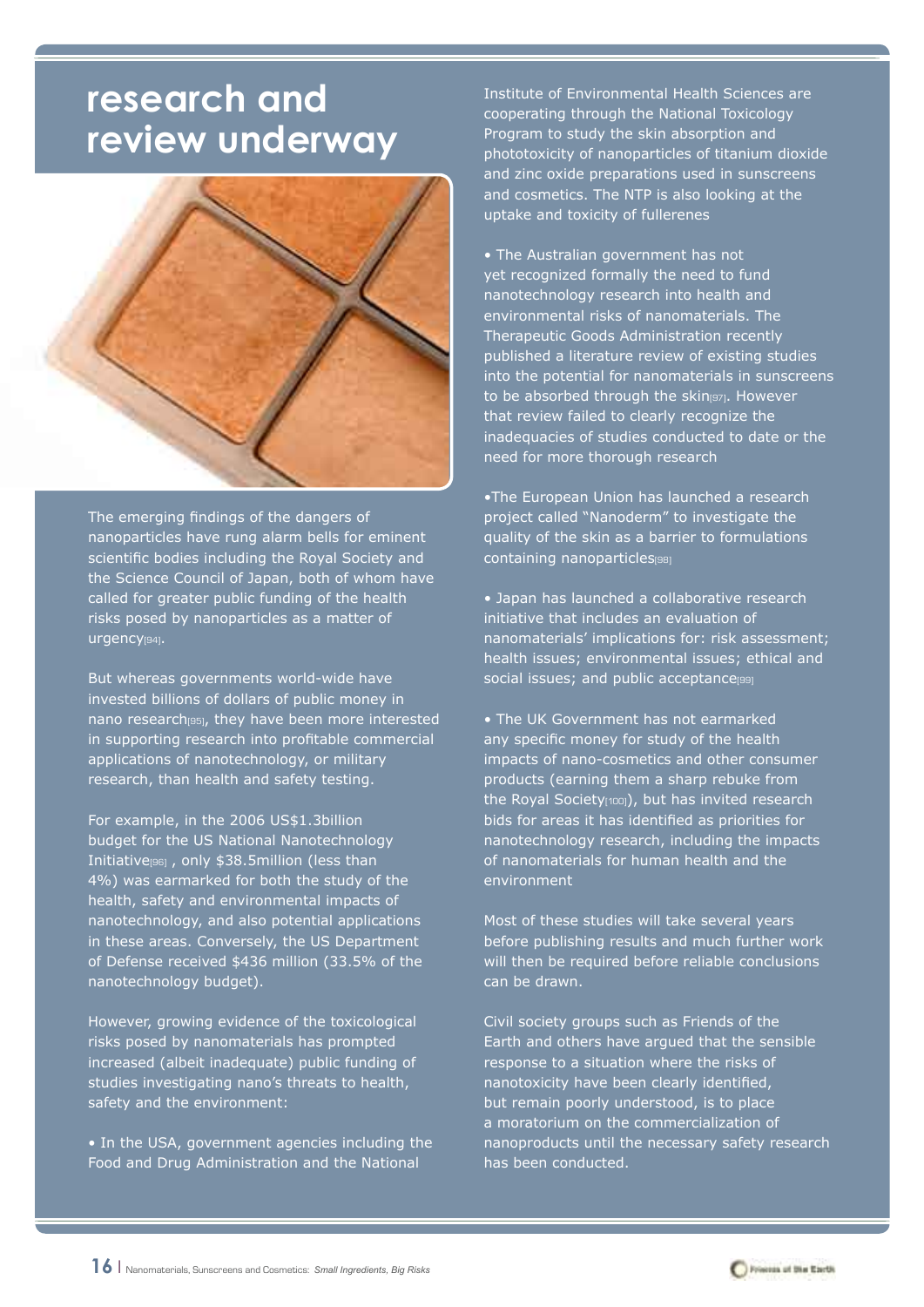### **recommendations**

The early warning signs surrounding nanotoxicity are serious and warrant a precautionary approach to the commercialization of all products containing nanomaterials.

Based on this report, Friends of Earth believes there should be a moratorium on the further commercial release of sunscreens, cosmetics and personal care products that contain engineered nanomaterials, and the withdrawal of such products currently on the market, until adequate public, peer-reviewed safety studies have been completed, and adequate regulations have been put in place to protect the general public, the workers manufacturing these products and the environmental systems in which waste products will be released.

This report is focused on the use of nanoparticles in the personal care industry, recognizing that this sector is one of the primary early adopters of nanomaterials and that the risks associated with nanotoxicity are both immediate and significant.

Friends of the Earth recognizes that nanotechnology has a huge transformative potential and may have a significant disruptive impact on our world, beyond the immediate issues of nanotoxicity. We believe that ethical concerns, and the likely far-reaching socioeconomic impacts of nanotechnology, must be addressed alongside concerns over nanotoxicity before the commercialization of nanotechnology proceeds. For further discussion of these issues, please refer to the Friends of the Earth website.

Specifically, Friends of the Earth is calling for an immediate moratorium on the commercial release of all nanotechnological materials and products until such time as:

• all nanomaterials and products are subjected to rigorous health and environmental impact assessment, including evidence based testing, prior to commercial production and/ or environmental release

- nanomaterials are assessed as new substances, even where the properties of larger scale counterparts are well-known, because of the radically altered characteristics of nanomaterials compared to larger sized particles
- a regulatory framework is established that protects the health of workers and the general public from the risks associated with exposure to nanomaterials, and the environmental systems in which waste nanoproducts will be released
- safety assessments are based on the precautionary principle and the onus is on proponents to prove safety, rather than relying on an assumption of safety
- risk assessment includes the entire life cycle of the products in question, from 'cradle to grave'
- all relevant data related to safety assessments, and the methodologies used to obtain them, are placed in the public domain
- skin uptake of nanomaterials is assessed based on whole product assays, and 'real life' conditions given that flexing, massage and penetration enhancing ingredients have been demonstrated to increase skin uptake of larger particles, drugs and dyes
- products that contain nanoparticle ingredients or are made with processes that use nanomaterials are clearly indicated on product labels to allow consumers to make an informed choice about product use.

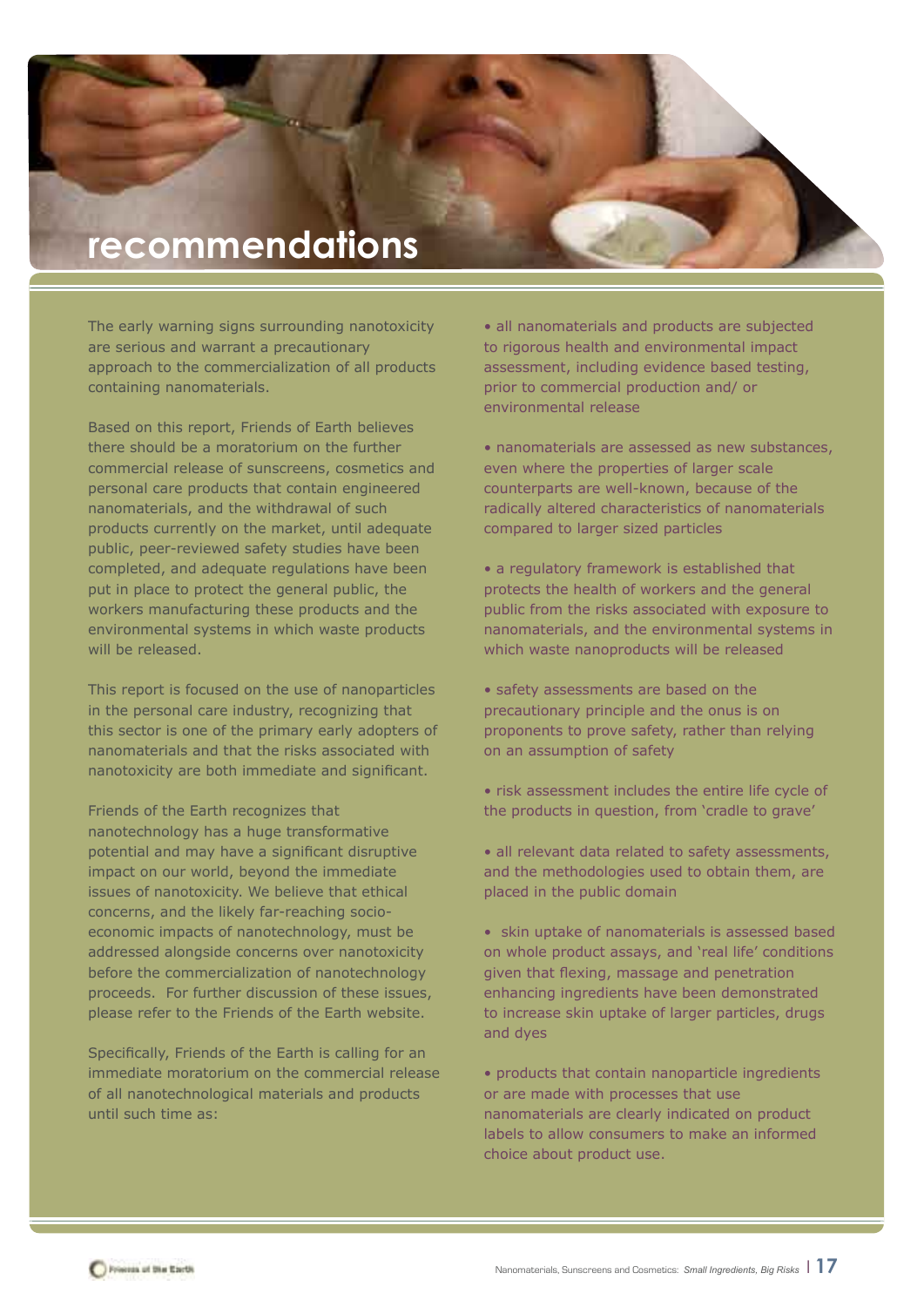to be used only for the purpose of accurately product names are trademarks or registered to be used only for the purpose of accurately dentification purposes only, and is intended identification purposes only, and is intended information located at such sites. Additional other web sites. All Manufacturer brand and other web sites. All Manufacturer brand and product names are trademarks or registered approve, certify, or control these other web approve, certify, or control these other web nformation located at such sites. Additional web sites that contain information created, sites and does not guarantee the accuracy, **18** | Nanomaterials, Sunscreens and Cosmetics: *Small Ingredients, Big Risks* **appendix:** *Friends of the Earth database of cosmetics, personal care and sunscreen products now containing nanomaterials* policies of such Manufacturers, institutions policies of such Manufacturers, institutions sites and does not guarantee the accuracy, from use of information obtained at these trademarks of their respective holder. Use trademarks of their respective holder. Use from use of information obtained at these directed to Georgia Miller from Friends of directed to Georgia Miller from Friends of the Earth, and the copyright and privacy responsibility for consequences resulting responsibility for consequences resulting org.au. Friends of the Earth assumes no posted by Manufacturers, institutions or org.au. Friends of the Earth assumes no organisations independent of Friends of completeness, efficacy, or timeliness of of any trademark in this database is for of any trademark in this database is for This report contains addresses of other or organisations apply to that material. completeness, efficacy, or timeliness of or organisations apply to that material. Friends of the Earth does not endorse, the Earth Australia georgia.miller@foe. Friends of the Earth does not endorse, the Earth Australia georgia.miller@foe. information or corrections should be information or corrections should be published, maintained, or otherwise describing the product to which the describing the product to which the trademark applies. trademark applies.

| Product                                              |                                           | Manufacturer Website reference                                                                                                                                                                   | Contains                | <b>Manufacturers</b><br>claim nano<br>contant | claim nano claim<br>Rotailors<br>content | content<br>Others<br>nano |
|------------------------------------------------------|-------------------------------------------|--------------------------------------------------------------------------------------------------------------------------------------------------------------------------------------------------|-------------------------|-----------------------------------------------|------------------------------------------|---------------------------|
| Blemish Spot<br>Complexion<br>Concealer<br>Clear     | Almay®                                    | http://www.acaeocaondustry.com.au/pdfiANO Aljuminium                                                                                                                                             |                         |                                               |                                          |                           |
| CollagenFusion<br>w Botanical<br>Skin Care<br>System | Solutions®<br>AmerEille                   | http://www.arranethesohutions.com/                                                                                                                                                               | "Nanomolecules"         | ×                                             |                                          |                           |
| RESPONSE®<br>Skin Renewal<br>Créme<br>TIME           | AmorePacific®                             | нарим анономике сообремлен желеке NanoDelivery<br>машин-заровлейшениминген                                                                                                                       |                         | ٠                                             |                                          |                           |
| <b>BIONOVA Nano</b><br>Skin Tech<br>Range            | Barneys New<br>York®                      | http://www.tuimensbiznova.com/bionova/Cun Njang-                                                                                                                                                 | Complexes <sup>Tu</sup> | ۳                                             |                                          |                           |
| Serge Lutens<br>Blusher                              | Barneys New<br><b>York®</b>               | htp://www.tasraya.comboinseesprobut.s? "Nanno dispersion<br>profundariloidaa.com/ornaalepanjärdenelt<br>ikonolinieurotitalaisieur?stpapehdenn2s. fechnology"<br>perPageElements+10&nategory40-20 |                         | ₩                                             |                                          |                           |
| Management<br>Defy: Age<br>Exfoliator                | Studio                                    | Beltapelie III Skin liter/www.telapak.cockproducts/protats Fullerenes III<br>ex.do.                                                                                                              |                         | ₩                                             |                                          |                           |
| EGF Complex<br>Cocktail                              | Studio                                    | Bellapelle <sup>TH</sup> Skin Microwavelayer control concernation TFullersomes" <sup>TH</sup><br>skin hautist ook                                                                                |                         | ۰                                             |                                          |                           |
| Vourish                                              | Studio                                    | Bellopelle <sup>no</sup> Skin the www.telesies.com/economicals *Fullersomes" ha<br>and Users United                                                                                              |                         | ۰                                             |                                          |                           |
| Eternalis <sup>TV</sup> Day<br>Treatment             | Science, LLC <sup>74</sup><br>Beyond Skin | http://www.teryordskinscience.com/Prosuit0."NanoCherts"<br>econocytable? 20 Details agor                                                                                                         | formulation             | ۰                                             |                                          |                           |
| Hydrating Face<br>Eternalis <sup>m</sup><br>Mist     | Science, LLC <sup>74</sup><br>Beyond Skin | ізду Линия бауыхізальніка-колетка-кол. "МалоСпетт"<br>експреклама 72 била жана верх                                                                                                              | formulation             | ۰                                             |                                          |                           |
| Hydrating Face<br>Eternalis <sup>TH</sup><br>Mist    | Solence, LLC <sup>74</sup><br>Beyond Skin | тер/мим беургазантиканта сатитуалда "Мал-рС"педг"<br>екстрективног 2004 выс                                                                                                                      | formulation             | ٠                                             |                                          |                           |
| <b>Night Cream</b><br>Etemalis <sup>m</sup>          | Science, LLC <sup>74</sup><br>Beyond Skin | http://www.bayerdskirocience.com/ProductD_"ManOChern"<br>excretive/webs/220briain.aspx                                                                                                           | formulation             | ₩                                             |                                          |                           |
| Cosmetica<br>Nano-C®<br>Powder                       | Call Rx®                                  | Riggs Weeve assessort interest com/cc/ski<br>nrecorprovatem/cellomans/                                                                                                                           | Nano powder             | ×                                             |                                          |                           |
| Fresh Moisture<br>Mademoiselle<br>Coco<br>Mist       | Chanel                                    | taguluna atarel comproduct pho?striptor Nanceemulations                                                                                                                                          |                         |                                               |                                          |                           |

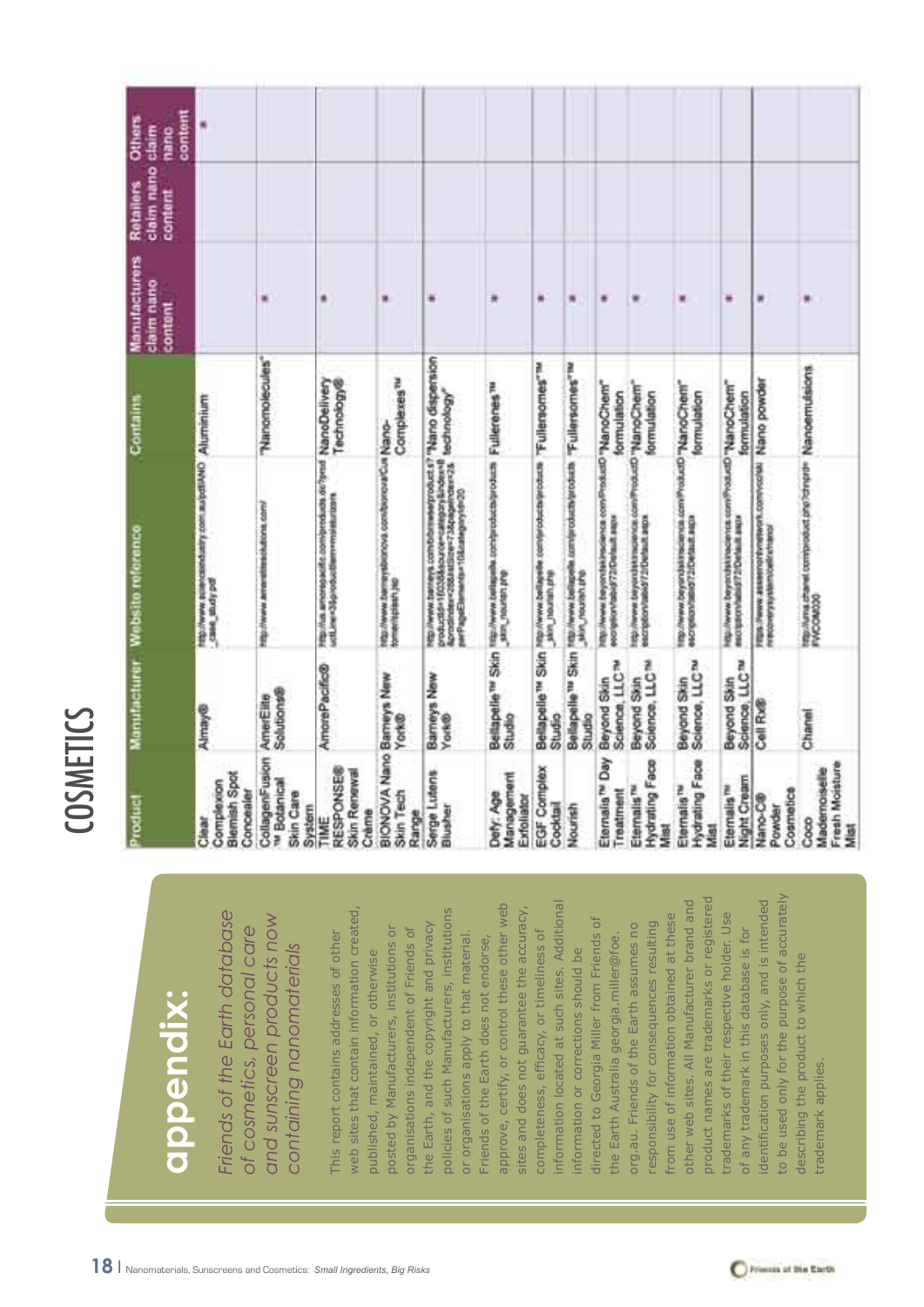| Product                                                                     | Manufacturer                            | Website reference                                                                                     | Contains                   | Manufacturers<br>claim nano<br>content | claim nano claim<br>Retailers<br>content | content<br><b>Others</b><br>parc |
|-----------------------------------------------------------------------------|-----------------------------------------|-------------------------------------------------------------------------------------------------------|----------------------------|----------------------------------------|------------------------------------------|----------------------------------|
| Nanoemulsion<br>Alcohol-Free<br>Calming                                     |                                         | Chanel Precision High Alma these comproduct pro forests. Nanoemulalons                                |                            | 艏                                      |                                          |                                  |
| Intensive range<br>Repairwear                                               | Laboratories.<br>Clinique<br>110<br>110 | http://www.guardian.co.uk/chara<br>tyli2_1209991.00 html                                              | manuscritic Unspecified    |                                        |                                          | ×                                |
| After Glow<br>Brush                                                         | ColoreScience®                          | tres Newer colorescences constitution (124/18 Nampyttamints A                                         | and E                      | ٠                                      |                                          |                                  |
| Blush Colores                                                               | ColoreScience®                          | mas awww.colorescances.com/1220x1024fts Nation/Vitamints A                                            | and E                      | $\frac{1}{2}$                          |                                          |                                  |
| Contour Colores<br>SPF 20<br>Bronzing                                       | ColoreScience®                          | http://www.colorescences.com/1262x1024fts.Zinc.co/d6s.and                                             | Titanium dioxide           | ٠                                      |                                          |                                  |
| <b>Dual Finish</b><br>Compacts<br>Pressed                                   | ColoreScience®                          | http://www.colorescience.com/1200x1024/file Natingtechnology                                          | mica vitamins              | ×                                      |                                          |                                  |
| Colores SPF 20<br>Sunforgettable<br><sup>16</sup> Corrector                 | ColoreScience®                          | http://www.coloresoberce.com/1280x1024fte Zinc oxide and                                              | Titarium dioxide           | ٠                                      |                                          |                                  |
| Colores SPF 20<br>Sunforgettable<br><sup>tw</sup> Corrector                 |                                         | ColoreScience® http://www.colorestore.com/1280x102419 Zinc oxide and                                  | Titanium dioxide           | ۰                                      |                                          |                                  |
| Colores SPF 20<br>Sunforgettable<br>Tw Foundation                           | ColoreScience®                          | http://www.cotonecoe.com/1260x1024/8a Zinc oxide and                                                  | <b>Titanium</b> dioxide    | ж                                      |                                          |                                  |
| Sunforgettable<br>Brush range<br>w SPF 30                                   | ColoreScience®                          | http://www.coloresotence.com/1280x10247ta Zinc cxxdle and                                             | Titarilum dioxide          | ₩                                      |                                          |                                  |
| Turn the tides<br>blemish serum                                             | ColoreSclence®                          | http://www.colorescance.com/1260x1024ffa Liquid Crystals                                              | nanctechnology<br>based on | ₩                                      |                                          |                                  |
| bronzer                                                                     | Wild to mild skin ColoreScience®        | http://www.cutoresolerica.com/1280x1024fta.20nc.cx/de.and                                             | Titanium dioxide           | ×                                      |                                          |                                  |
| Molsturizing Lip<br>Treatment SPF<br>POUTlandish<br>Paint &<br>Hyper<br>iO. | <b>DERMAdoctor</b>                      | http://www.demadoctor.com/product.asp?pr 20nc.co/dde<br>coluctib-efs-avidle-%?teb0111728%20E35<br>%?p |                            | ۰                                      |                                          |                                  |
| Dermatone Lips<br>Moisturizing<br>Protection<br>in Face<br>Crome            | Dermatone                               | http://www.dermarone.com/lina.htm                                                                     | Zinc oxide                 |                                        |                                          |                                  |

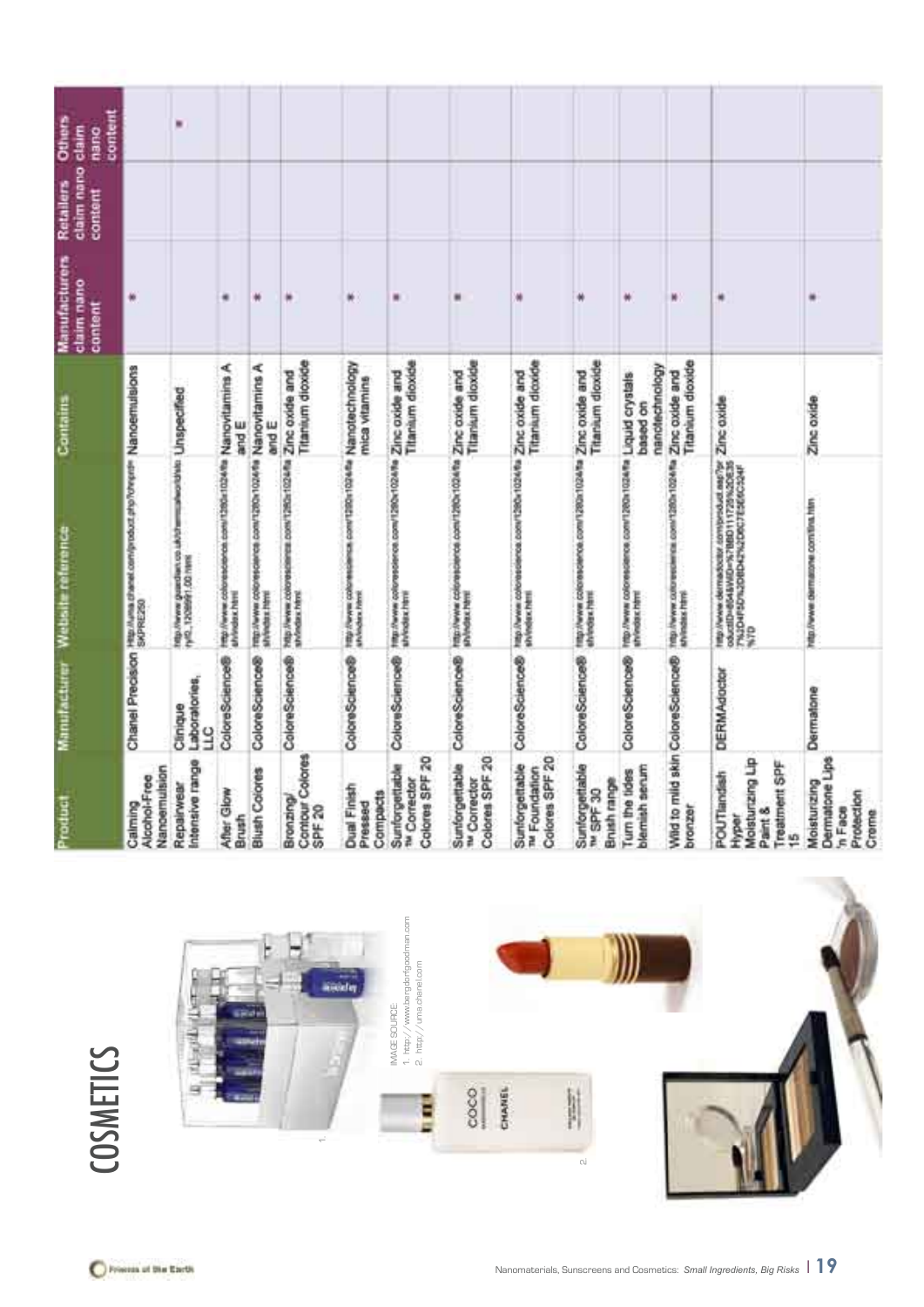| Moisturizer SPF<br>Lineless Cream<br>Dr Brandt New<br>Antioxidant<br>Product<br>D-Ferse<br>Ŀ | D-Fense <sup>TM</sup><br>Dr Brandt              | http://www.ahbrandhaneare.com/products_st_Fullierce.nes<br>and_atom_php?hd=15&imm=0&yage=leads<br>пер личии рокпреези: сопертовизана ПРК ZINC OXIDe<br>COUCT-485<br>Manufacturer Website reference<br>ħ | Contains                         | Manufacturers<br>claim nano<br>content | claim nano claim<br>Retailers<br>content<br>۰ | content<br><b>Others</b><br>nano |
|----------------------------------------------------------------------------------------------|-------------------------------------------------|---------------------------------------------------------------------------------------------------------------------------------------------------------------------------------------------------------|----------------------------------|----------------------------------------|-----------------------------------------------|----------------------------------|
| Double Dose in<br><b>Laser Relief</b><br>a Box                                               | Dr Brandt<br>Dr Brandt                          | http://www.drtrrandbabscare.com<br>http://www.dribrandtailncare.com                                                                                                                                     | Nanocapsules                     | ۰<br>兼                                 |                                               |                                  |
| Laser Tight                                                                                  | Dr Brandt                                       | пер линии фразованием соп                                                                                                                                                                               | Nanocapsules<br>Nanocapsules     | ٠                                      |                                               |                                  |
| Innermost skin<br>cream range                                                                | Enprant@                                        | http://www.enprain.com/wide/and-traind_02.a Moisturisers.<br>š                                                                                                                                          | nanotechnology<br>based on       | l. ₩                                   |                                               |                                  |
| Super Aqua<br>skin cream<br>egiae)                                                           | Enpranie                                        | mprowww.erpram.commonwaterand.jp2.a Nanoocapsules<br>ä                                                                                                                                                  |                                  | ÷                                      |                                               |                                  |
| Renutriv range                                                                               | Estée Lauder                                    | пер личии лав огрузивали этом неигуач?<br>0                                                                                                                                                             | "Novasomes"                      |                                        |                                               | ۰                                |
| Resilience<br>carige                                                                         | Estée Lauder                                    | "SoulDospon, i.e. c.publication works and an annual that                                                                                                                                                |                                  |                                        |                                               | ۳                                |
| Remover Range<br>Hypoallengenic<br>Wrinkle Nano-<br>Leorex®                                  | Technologies<br>GlobalMed®                      | http://www.globalmedtechnologies.net/<br>Lieone/html                                                                                                                                                    | nanctechnology<br><b>Salicon</b> | ×                                      |                                               |                                  |
| Men's Soothing GM Collin<br>Vancemulsion<br>Moisturizing<br>Lotion<br>10-9                   |                                                 | http://www.gmcollin.com                                                                                                                                                                                 | Nanoemuteiona                    | ₩                                      |                                               |                                  |
| Solar Defense<br>Moisturizer<br>Organic                                                      | Image Skincare                                  | http://www.vrageeliccare.com/details.asp?dr Zinc oxide                                                                                                                                                  |                                  | ٠                                      |                                               |                                  |
| Moisture Liquid<br>Foundation<br>Nanoce                                                      | Ishizawa Labs                                   | lab com/nancca/index.html<br><b>TIRGITAWAY REGISTER</b>                                                                                                                                                 | Unspecified                      |                                        |                                               |                                  |
| Neutrogena line Johnson &                                                                    | Johnson                                         | 2<br>2<br>2<br>2                                                                                                                                                                                        |                                  |                                        |                                               | ۳                                |
| Rutina nano-<br><b>Scotla</b>                                                                | ø                                               | КовёСогрогабол перімим ком се рипрелигають                                                                                                                                                              | Nano Delivery<br>Technology®     | ×                                      |                                               |                                  |
| Rutina nano-<br>white                                                                        | $\bullet$                                       | KoséCorporation http://www.tone.co.jp/englah/index.html                                                                                                                                                 | Nano Delivery<br>Technology®     | ₩                                      |                                               |                                  |
| Lifting                                                                                      | Revitalitt Double L'Oréal® Paris.<br><b>USA</b> | http://www.bivialparisus.com/tureres.asp?i2. Natriosom.es<br>982003442464679stmonrobrandyrentialt.as                                                                                                    |                                  |                                        |                                               |                                  |





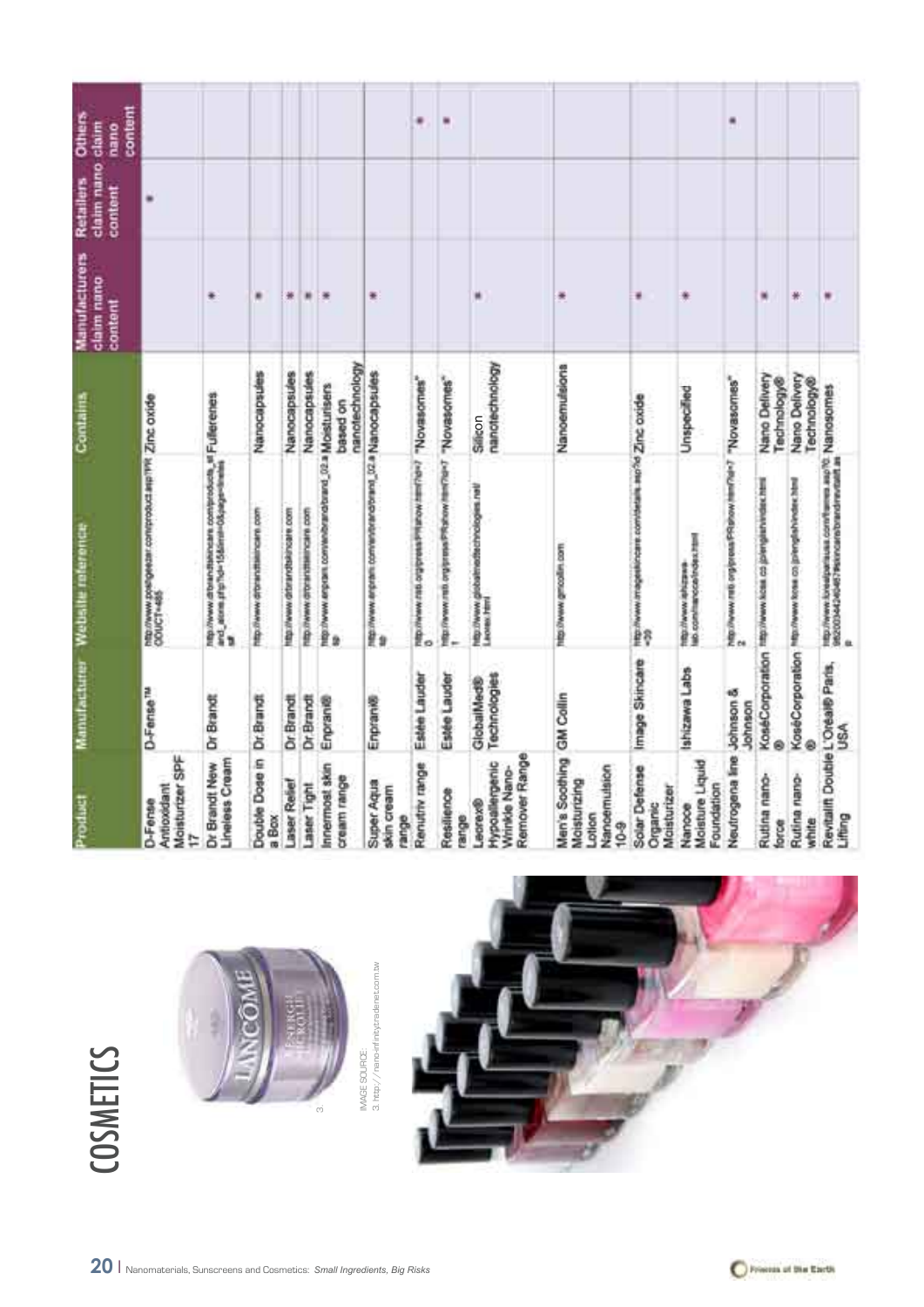| Intense Lift<br>Revitaint                                             |                                    |                                                                                                                                                                                                | Contains                                         | Manufacturers<br>claim nano<br>contant | claim nano claim<br><b>Retailers</b><br>content | content<br><b>Others</b><br>nano |  |
|-----------------------------------------------------------------------|------------------------------------|------------------------------------------------------------------------------------------------------------------------------------------------------------------------------------------------|--------------------------------------------------|----------------------------------------|-------------------------------------------------|----------------------------------|--|
| Treatment Mask                                                        | L'Oréal® Paris.<br>USA             | http://www.lorealparkuas.com/hames.wsr?0_Nigh0d90mbs<br>á                                                                                                                                      |                                                  | ٠                                      |                                                 |                                  |  |
| Skin Caviar<br>Ampoules                                               | La Prairie                         | пертични запработроватива котпертичени Малюетизаціюта<br>органа увло јакиманалиси Тоснтичку син Са<br>органалиси Самоналиси Тоснтички син Сас<br>MigrandMasteridroat0000188.cmCat=             |                                                  |                                        | ٠                                               |                                  |  |
| Hydra Flash®<br>Bronzer                                               | Lancôme®                           | usa.com/_us/_enitateoproductibor/Surea<br>tribor/processive-storic text (2) processive<br>tribor/sureaution/Sureaution/Sureaution/<br>w191_Set_Fitt_Mexican&anetwineweals<br>пер личии шполте- | Nanocapsules®                                    | ×                                      |                                                 |                                  |  |
| Hydra Zen®<br>Cream                                                   | Lancome®                           | http://www.lancoma-<br>usa conv_us/_an/alencare/armations/www.g.fr/cappudated<br>amicroate/osciner.asp?Categor/ColassiX_en/cappudated<br>ESkincared                                            | triceramides                                     | ÷                                      |                                                 |                                  |  |
| Rénergie<br>Microlft Eye                                              | Lancome®                           | Www.com/_uei_enternationalensiensie<br>http://www.lancome-<br>ESHridaya                                                                                                                        | made of silicon<br>Nanoparticles<br>and profeins | 唐                                      |                                                 |                                  |  |
| Makeup SPF 20<br>Rénergie Lift                                        | Lancome®                           | usa com usi entinonamismissionalmente of silicon<br><b>TIES: INVANT SERVICE</b><br>ESkingeris                                                                                                  | Nanoparticles<br>and proteins                    | ¥                                      |                                                 |                                  |  |
| Rénergie<br>Microlft                                                  | Lancôme®                           | usa com jusi printrionalammotoratearig<br><b>INED TRAVAW Temporney</b><br>EShiricare&                                                                                                          | made of silicon<br>Nanoparticles<br>and proteins | ٠                                      |                                                 |                                  |  |
| Microlift Flash<br>Rénergie<br>Lifting                                | Lancome®                           | usa.com usi entannoserammatorsheng made of silicon<br>http://www.lancome-<br>ESBINGBIBS                                                                                                        | Nanoparticles<br>and proteins                    | ×                                      |                                                 |                                  |  |
| Pigment range<br><b>High Intensity</b>                                | L'Oreal                            | http://www.ccumeticadesge-<br>exrops.com/hereshg.asg?n=64221-i-oreal-<br>No-ranotechnology                                                                                                     | Unspecified                                      |                                        |                                                 | ۰                                |  |
| Moisturtser SPF<br>å                                                  | Generation<br>Skincare             | Daywear Facial Megan Gale New http://www.panna.com.au                                                                                                                                          | Zinc oxide                                       | ×                                      |                                                 |                                  |  |
| Cheek Balm<br>Tinted Lip +<br>SPF 30+                                 | Generation<br>Skincare             | Megan Gale New http://www.ganahil.com.au                                                                                                                                                       | Zinc oxide                                       | ×                                      |                                                 |                                  |  |
| Night Cream<br>Revatilizing                                           | Demaceuticals<br>MyChelle<br>ЩС    | hts личи жуснями компили, нук, и Fullerenes.<br>кип.mn                                                                                                                                         |                                                  | m                                      |                                                 |                                  |  |
| Nano-in Deep<br>removal and<br>Cleaning for<br>exfoliation<br>make-up | Nanotech Co.<br>Nano-Infinity<br>3 | http://www.infirity.tradenet.com.herbeauth.i- Nanno Zinic oxide                                                                                                                                |                                                  | ×                                      |                                                 |                                  |  |

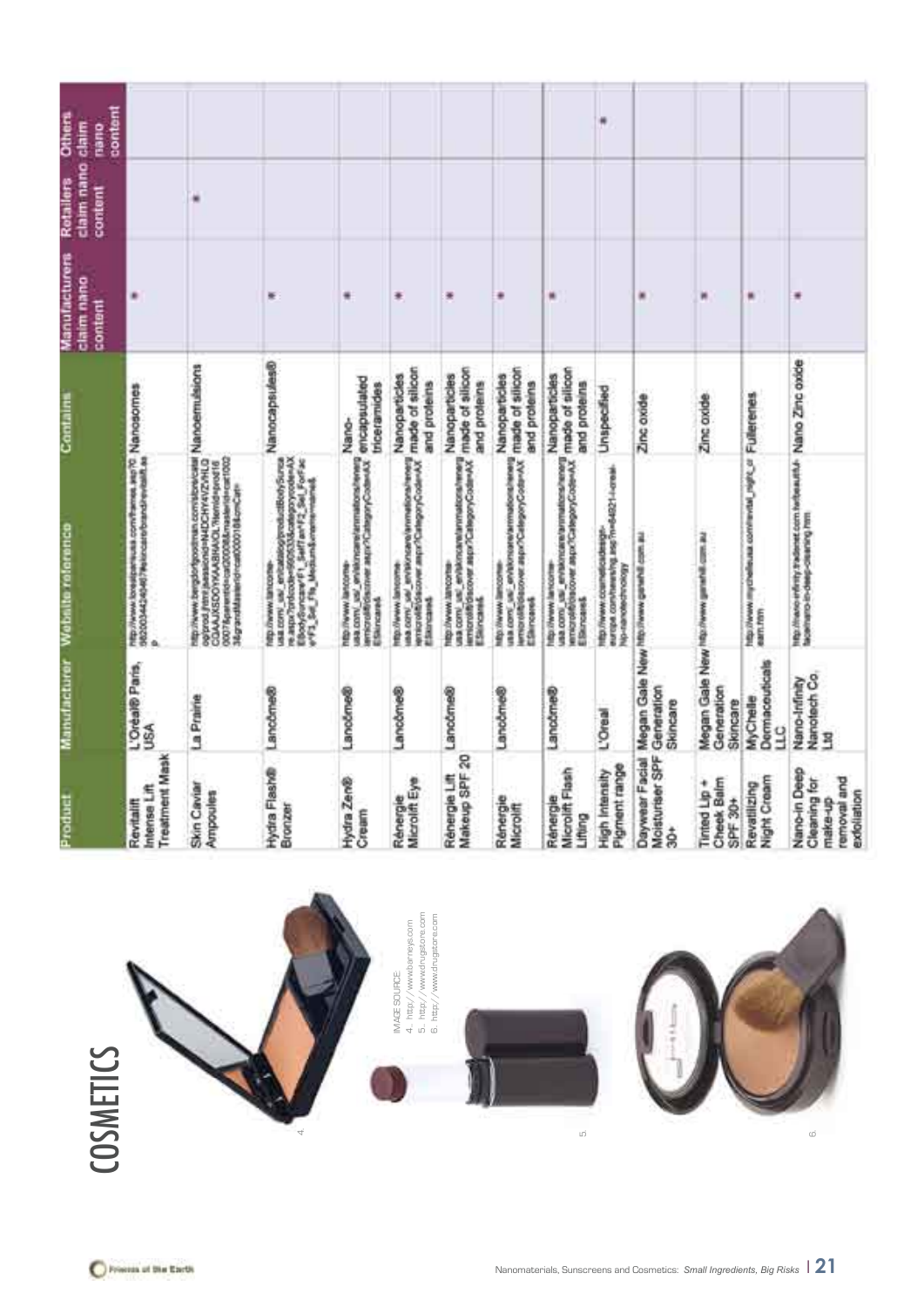| content<br>Others<br>nano                       |                                                               |                                                  |                                    | ۰                                                                               |                                                                                                 |                                                                          | ۰                                                  | ۰                                                  | ٠                                                            | ٠                                                          | ۰                                                                |                                                          |                                                         |                                        |                                                 |
|-------------------------------------------------|---------------------------------------------------------------|--------------------------------------------------|------------------------------------|---------------------------------------------------------------------------------|-------------------------------------------------------------------------------------------------|--------------------------------------------------------------------------|----------------------------------------------------|----------------------------------------------------|--------------------------------------------------------------|------------------------------------------------------------|------------------------------------------------------------------|----------------------------------------------------------|---------------------------------------------------------|----------------------------------------|-------------------------------------------------|
| claim nano claim<br><b>Retailers</b><br>contant |                                                               |                                                  |                                    |                                                                                 |                                                                                                 |                                                                          |                                                    |                                                    |                                                              |                                                            |                                                                  |                                                          |                                                         |                                        |                                                 |
| <b>Manufacturers</b><br>claim nano<br>contant   | m                                                             | ۰                                                | ٠                                  |                                                                                 | $\blacksquare$                                                                                  | ٠                                                                        |                                                    |                                                    |                                                              |                                                            |                                                                  | ۰                                                        | $\blacksquare$                                          | ۰                                      | ۰                                               |
| Contains                                        | Nano Zinc oxide                                               | Silver                                           | Silver                             |                                                                                 |                                                                                                 |                                                                          |                                                    |                                                    | and Zinc oxide<br>Silicon dioxide                            | and Zinc oxide<br>Silicon dioxide                          | Silicon dioxide<br>and Zinc oxide                                |                                                          |                                                         | Fullerenes                             | Fullerenes                                      |
| Manufacturer Website reference                  | http://nwoo-infinity.fradenet.com.temano-en-<br>sanum htm     | http://www.granahogiat.com/                      | http://www.grananogist.com/        | htp://www.uaabday.com/nowey/noustrien? Zinc oxide<br>edvology/maney/2006-05-31- | http://t13112.royalbodycam.com/Photosta.a NdanoClustorsTM<br>tpx7ttentD=35                      | mp #1312 rasebodyam comProducts & NanoClustersTM<br>sprinterio-35        | mp awww.sceeceendustry.com.autoditANG Altuminium   | trip; Newe acienciecism's com autoritate Aluminium | htp://www.titic.org.in/chierban/apporais.ht<br>miliCoametica | http://www.tfac.org.in/offertsw/japocwie.ht<br>m#Coanutics | http://www.titist.org.inicfler/text/apostele.ht<br>millCosmetics | http://manatouch.com/storocy/sinculatio.html Fullentenes | rep amendouch communications counter in Fullerenes      | http://www.zelens.co.uk/               | <b>THEO DWAW JIBBIRI CO LIN</b>                 |
|                                                 | Β                                                             | Makeup range<br>Nanover <sup>74</sup><br>Premium | Nanover <sup>ni</sup> Q10<br>range | Gamble (Olay)<br>Proctor and                                                    |                                                                                                 | Sciences <sup>TM</sup>                                                   | Revion                                             | Revion                                             | Shisakdo                                                     | Shiseido                                                   | Shiseido                                                         | Cosmeceuticals<br>Sircuit                                |                                                         | Zelens®                                | Zelens®                                         |
| Product                                         | Nano-in Hand & Nano-Infinity<br>Nail<br>Moisturizing<br>Serum | <b>GNS Nanogist</b>                              | GNS Nanogist                       | Moisture Lotion<br>Olay Complete<br>UV Protective                               | NutraFirm Body Sciences <sup>TM</sup><br>Nanoceuticals <sup>TM</sup> RBC Life<br>Firming Lotion | Nanoceuticals <sup>na</sup> RBC Life<br>Moisturizing<br>Body Wash<br>Phe | Colorstay® Stay<br><b>Natural Powder</b><br>Revion | Complexion®<br>Revion New<br>Concealer             | Benefiance<br>Smoothing<br>Compact<br>Extra                  | Elixir Skin<br>Range                                       | Pureness<br>Matifying<br>Compact                                 | Sircuit Addict /<br>oxidant Serum<br>Firming Anti-       | Under Eye Care Cosmeceuticals<br>White Out Daily Sirout | Fullerene C-60<br>Day Cream<br>Zelens® | Fullerene C-80<br><b>Night Cream</b><br>Zelens® |







IMAGE SOURCE:<br>7. http://www.drbrandtskincare.com<br>8. http://www.zelens.co.uk/ 7. http://www.drbrandtskincare.com 8. http://www.zelens.co.uk/IMAGE SOURCE: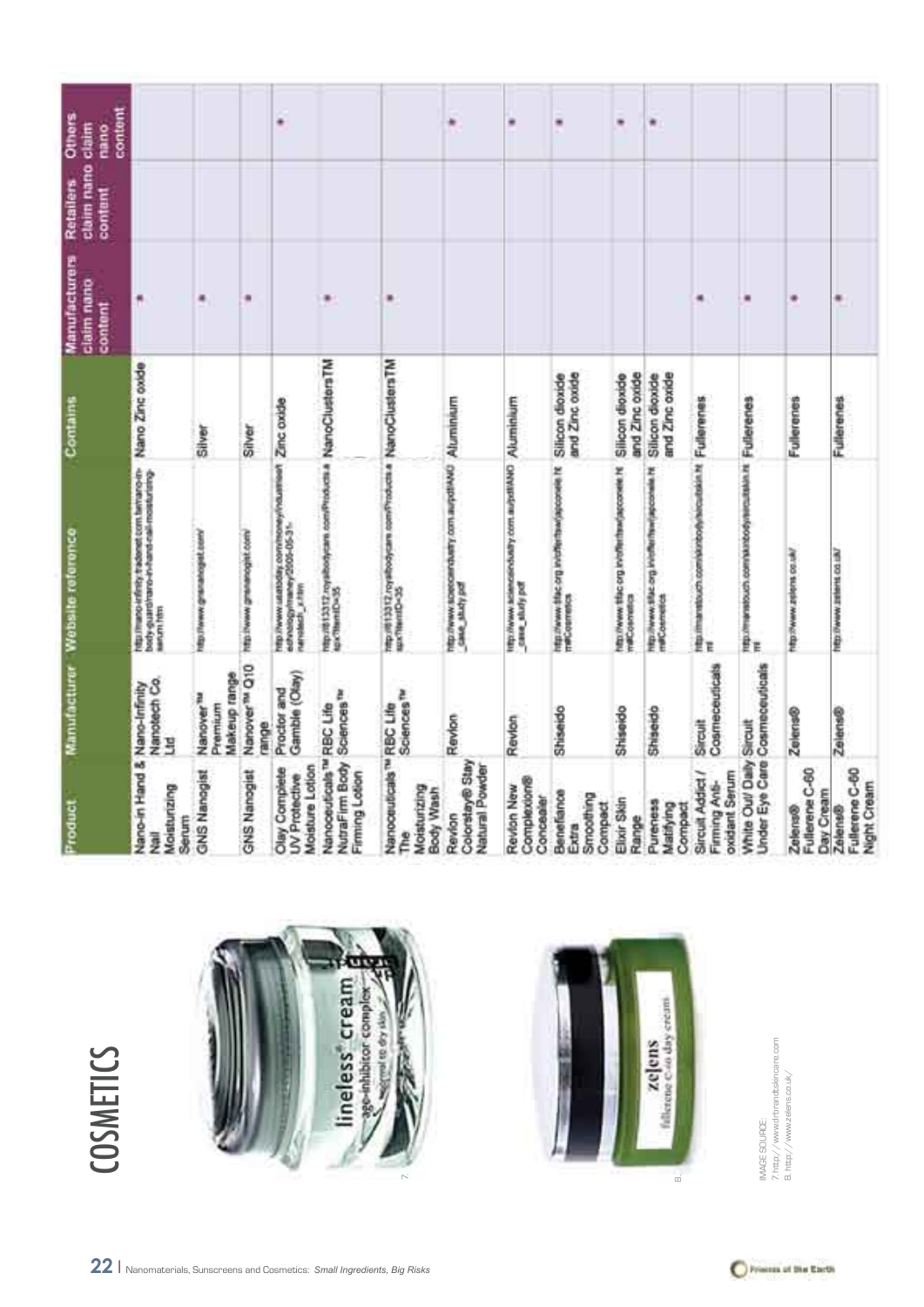|                                                                                     | contant<br><b>Others</b><br>۰<br>daim<br>Ranco<br>Retailers<br>content<br>claim<br>nano | Manufacturers<br>claim nano<br>W<br>contant | Nano Technology<br>Nanoamulsion<br>oxide/Titanium<br>lechnology or<br>Nano miosfile<br>Permeation<br>dispersions<br>technology<br>Contains<br>dioxide<br>Silver<br>Silver<br>Silver<br>Silver<br>Silver<br>Zinc | http://nano-infinity.tradenet.com.twitwaudte-<br>tetp://nano-infinity.tradenet.com.tw/headthy-<br>deoporartificano in body insurriesa control<br>the inventional composition (chi<br>1995 There's Paintinant on 24/4/148 NM<br>face/tano-in-face-clearing-gel.htm<br>Manufacturor Website reference<br>http://www.gnananogist.com/<br>imp mean granteogut com<br>Importance greetanogist.com/<br>http://www.gnananogist.com/<br>this years during assets<br>citrus-economic htm<br>厦 | <b>GNS Nanogist</b><br><b>GNS Nanogist</b><br><b>GNS Nanogist</b><br><b>GNS Nanogist</b><br><b>GNS Nanogist</b><br>Lipoduction <sup>134</sup><br>Nandech Co.<br>Nanciench Co.<br>Nano-Infinity<br>Nano-Infinity<br>International<br>Hair Style<br>Kao<br>E |
|-------------------------------------------------------------------------------------|-----------------------------------------------------------------------------------------|---------------------------------------------|-----------------------------------------------------------------------------------------------------------------------------------------------------------------------------------------------------------------|--------------------------------------------------------------------------------------------------------------------------------------------------------------------------------------------------------------------------------------------------------------------------------------------------------------------------------------------------------------------------------------------------------------------------------------------------------------------------------------|------------------------------------------------------------------------------------------------------------------------------------------------------------------------------------------------------------------------------------------------------------|
|                                                                                     |                                                                                         |                                             |                                                                                                                                                                                                                 | http://www.infinity.trademet.com.tw/headthy Zinc Oxide<br>deodoranthumo-in-foot-deodoram-powder-<br>spray him                                                                                                                                                                                                                                                                                                                                                                        | Nanotech Co.<br>Nano-Infinity<br>Ξ                                                                                                                                                                                                                         |
|                                                                                     |                                                                                         |                                             |                                                                                                                                                                                                                 |                                                                                                                                                                                                                                                                                                                                                                                                                                                                                      |                                                                                                                                                                                                                                                            |
| <b>Vano-in Face</b>                                                                 |                                                                                         |                                             |                                                                                                                                                                                                                 |                                                                                                                                                                                                                                                                                                                                                                                                                                                                                      |                                                                                                                                                                                                                                                            |
| Control - Citrus<br>Vano-in Body                                                    |                                                                                         |                                             |                                                                                                                                                                                                                 |                                                                                                                                                                                                                                                                                                                                                                                                                                                                                      |                                                                                                                                                                                                                                                            |
| <b>Zosmaceuticals</b>                                                               |                                                                                         |                                             |                                                                                                                                                                                                                 |                                                                                                                                                                                                                                                                                                                                                                                                                                                                                      |                                                                                                                                                                                                                                                            |
|                                                                                     |                                                                                         |                                             |                                                                                                                                                                                                                 |                                                                                                                                                                                                                                                                                                                                                                                                                                                                                      |                                                                                                                                                                                                                                                            |
| http://www.trac.org.inisflantswijaposesia.html Cabcium flouride<br>Protective Nano- |                                                                                         |                                             |                                                                                                                                                                                                                 |                                                                                                                                                                                                                                                                                                                                                                                                                                                                                      |                                                                                                                                                                                                                                                            |
|                                                                                     |                                                                                         |                                             |                                                                                                                                                                                                                 |                                                                                                                                                                                                                                                                                                                                                                                                                                                                                      |                                                                                                                                                                                                                                                            |
| <b>Vanover<sup>te</sup> Mask</b>                                                    |                                                                                         |                                             |                                                                                                                                                                                                                 |                                                                                                                                                                                                                                                                                                                                                                                                                                                                                      |                                                                                                                                                                                                                                                            |
| <b>Jeansing Scep</b>                                                                |                                                                                         |                                             |                                                                                                                                                                                                                 |                                                                                                                                                                                                                                                                                                                                                                                                                                                                                      |                                                                                                                                                                                                                                                            |
| Aouth Deodorant                                                                     |                                                                                         |                                             |                                                                                                                                                                                                                 |                                                                                                                                                                                                                                                                                                                                                                                                                                                                                      |                                                                                                                                                                                                                                                            |
| Vanover <sup>74</sup> Ag-<br>Nanover <sup>TM</sup> Ag-                              |                                                                                         |                                             |                                                                                                                                                                                                                 |                                                                                                                                                                                                                                                                                                                                                                                                                                                                                      |                                                                                                                                                                                                                                                            |



IMAGE SOURCE:

9. http://nano-infinity.tradenet.com.tw 10. http://nano-infinity.tradenet.com.tw 11. http://nano-infinity.tradenet.com.tw 12. http://www.beautydeals.net 13. http://www.beautydeals.net 14. http://www.beautydeals.net

MAGE SOURCE:<br>9. http://namo-infinitytradenet.com.tw<br>10. http://namo-infinitytradenet.com.tw<br>11. http://namo-infinitytradenet.com.tw<br>13. http://www.beautydeals.net<br>14. http://www.beautydeals.net

PERSONAL CARE PERSONAL CARE<br>PRODUCTS



 $\mathbf{e}$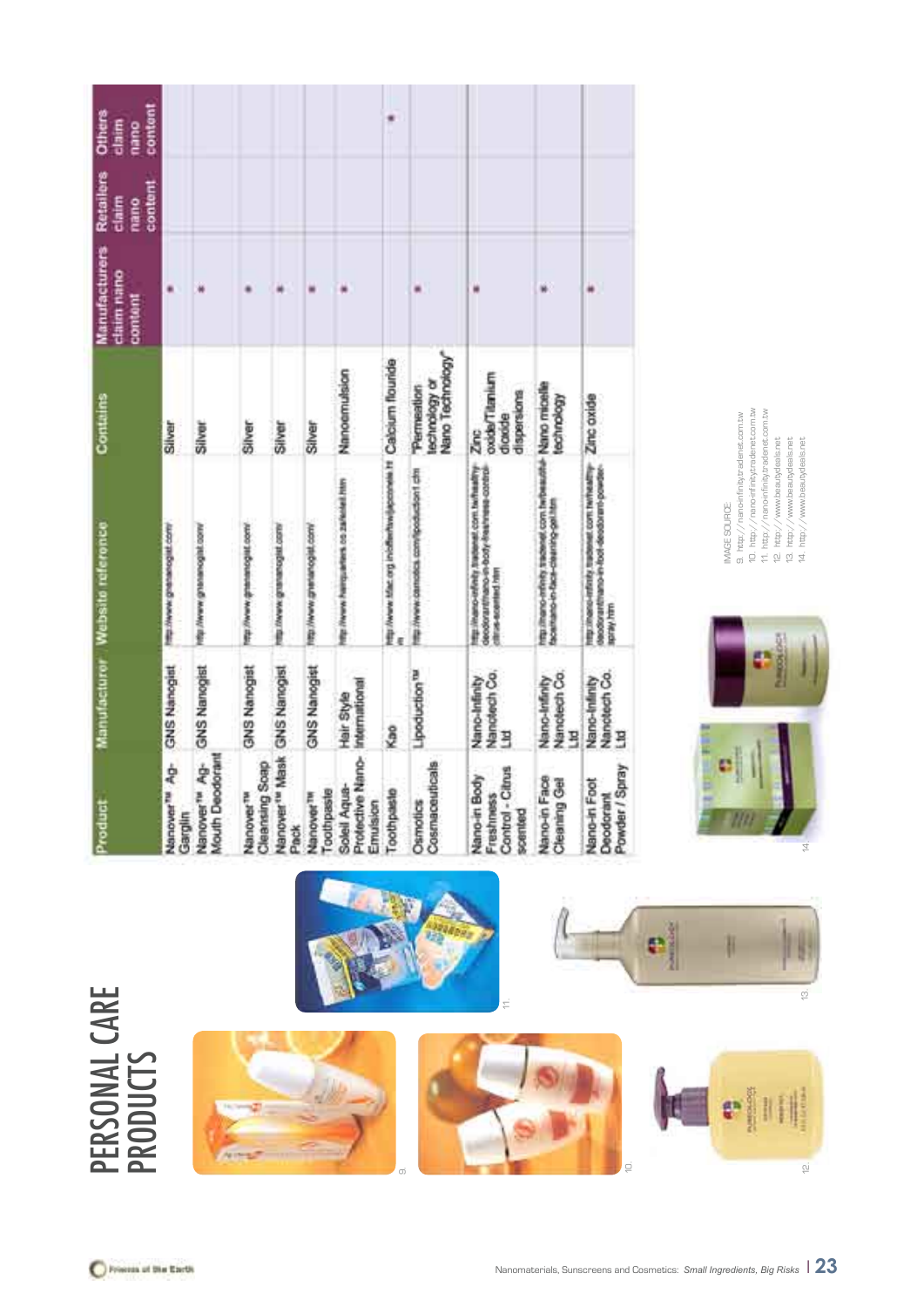| Product                                                                      |                                          | Manufacturer Website reference                                                                                                                                                           | Contains                                                               | Manufacturers<br>claim nano<br>content | Retailers<br>content<br>claim<br>e<br>E | contant<br>Others<br>daim<br>nano<br>E |
|------------------------------------------------------------------------------|------------------------------------------|------------------------------------------------------------------------------------------------------------------------------------------------------------------------------------------|------------------------------------------------------------------------|----------------------------------------|-----------------------------------------|----------------------------------------|
| Vano-in Foot<br>Moisturizing<br>Serum                                        | Nanotech Co.<br>Vanc-Infinity<br>E       | imp zinano-infinity tradenet corn twinano-in-<br>hody-guard/tano-in-foot-molitarrizing-<br><b>Herium Hare</b>                                                                            | Zinc cxide                                                             |                                        |                                         |                                        |
| <b>Deodorant Shoe</b><br><b>Antibacterial &amp;</b><br>Nano-In Nano<br>rsole | Nanotech Co.<br>Nano-Infinity<br>ВŢ      | ritig mano-relivity tradenet com twheathy-<br>deodorantinano in naro-anthocterial-<br>teodorart-shoe-insole.htm                                                                          | Zinc oxide                                                             | ۰                                      |                                         |                                        |
| COLOURNAX<br>Pureology                                                       | Pureology®                               | registerere itelnutgebiete nethhophist HenDita Nan Dermutation<br>libger 190                                                                                                             |                                                                        |                                        | ۰                                       |                                        |
| Pureology®<br>toldFast                                                       | Pureology®                               | ritive Detay (detail) collimitation interest was a constructed<br>DSI-24                                                                                                                 | nanotechnology                                                         |                                        | ۰                                       |                                        |
| Conditioner<br>Pureology®<br>Nanoworks                                       | Pureology®                               | nto: invervidually deals netrahop/details.htm<br><b>Pigs-ecose</b>                                                                                                                       | nanotechnology<br>"Delivered with                                      |                                        | ٠                                       |                                        |
| Pureology®<br>Vanoworks<br>Shampoo                                           | Pureology®                               | dip mew teaspoast retiring to traffice "Delivered with<br>kg=100                                                                                                                         | nanotechnology                                                         |                                        | ٠                                       |                                        |
| Dr Gunderson's<br>Nano Copper<br>Facial Spray                                |                                          | Räahj Skin Cara into iwww.solcrupresium.com/copor.htm.Copper                                                                                                                             |                                                                        | ۰                                      |                                         |                                        |
| Nanoceuticals <sup>74</sup><br><b>Noe Gelee</b>                              | Sciences <sup>TH</sup><br>RBC Life       | nguisticus revenocycles commodum a NanoCustars TM                                                                                                                                        | a ranosiza powder                                                      |                                        |                                         |                                        |
| Nanoceuticals <sup>114</sup><br>Bath Saits with<br>Microhydrin               | Sciences <sup>74</sup><br>RBC Life       | мер (IB13312 пуалкобулив сотРтовить в<br>кратито-119                                                                                                                                     | Microhydrin®, 1-<br>molecular cages<br>mineral hydride<br>5mm silicon- | ۰                                      |                                         |                                        |
| Nanocouticals <sup>114</sup><br>Cellution-C®                                 | Sciences <sup>74</sup><br><b>RBCLIfe</b> | ит литата пункофоне ситРовать в<br>ка?лито=121                                                                                                                                           | a ranosiza powder<br>NanoClustersTM                                    | ٠                                      |                                         |                                        |
| Nanoceuticals <sup>tu</sup><br>Conditioner<br>Citrus Mint                    | Sciences <sup>TM</sup><br>RBC Life       | http://thistian.com/index.com/index.com/index.com/index.com/index.com/index.com/index.com/index.com/<br>http://thermal.com/index.com/index.com/index.com/index.com/index.com/index.com/i | a nanosiza powder                                                      | ۰                                      |                                         |                                        |
| Nanoceuticals <sup>19</sup><br><b>Citrus Mint</b><br>Shampoo                 | Sciences <sup>TH</sup><br>RBC Life       | mp.ret 3312 readooprave conProducts > NanoClusters TM                                                                                                                                    | a nanosize powder                                                      |                                        |                                         |                                        |



 $\circ$ Ш

15. http://www.ionicmagnesium.com/copper.html<br>16. http://www.osmrotics.com<br>17. http://813312.royalbodycare.com<br>18. http://813312.royalbodycare.com<br>19. http://813312.royalbodycare.com 15. http://www.ionicmagnesium.com/copper.html 18. http://813312.royalbodycare.com 19. http://813312.royalbodycare.com 17. http://813312.royalbodycare.com 16. http://www.osmotics.com IMAGE SOURCE: MAGE SOURCE:

#### 24 | Nanomaterials, Sunscreens and Cosmetics: Small Ingredients, Big Risks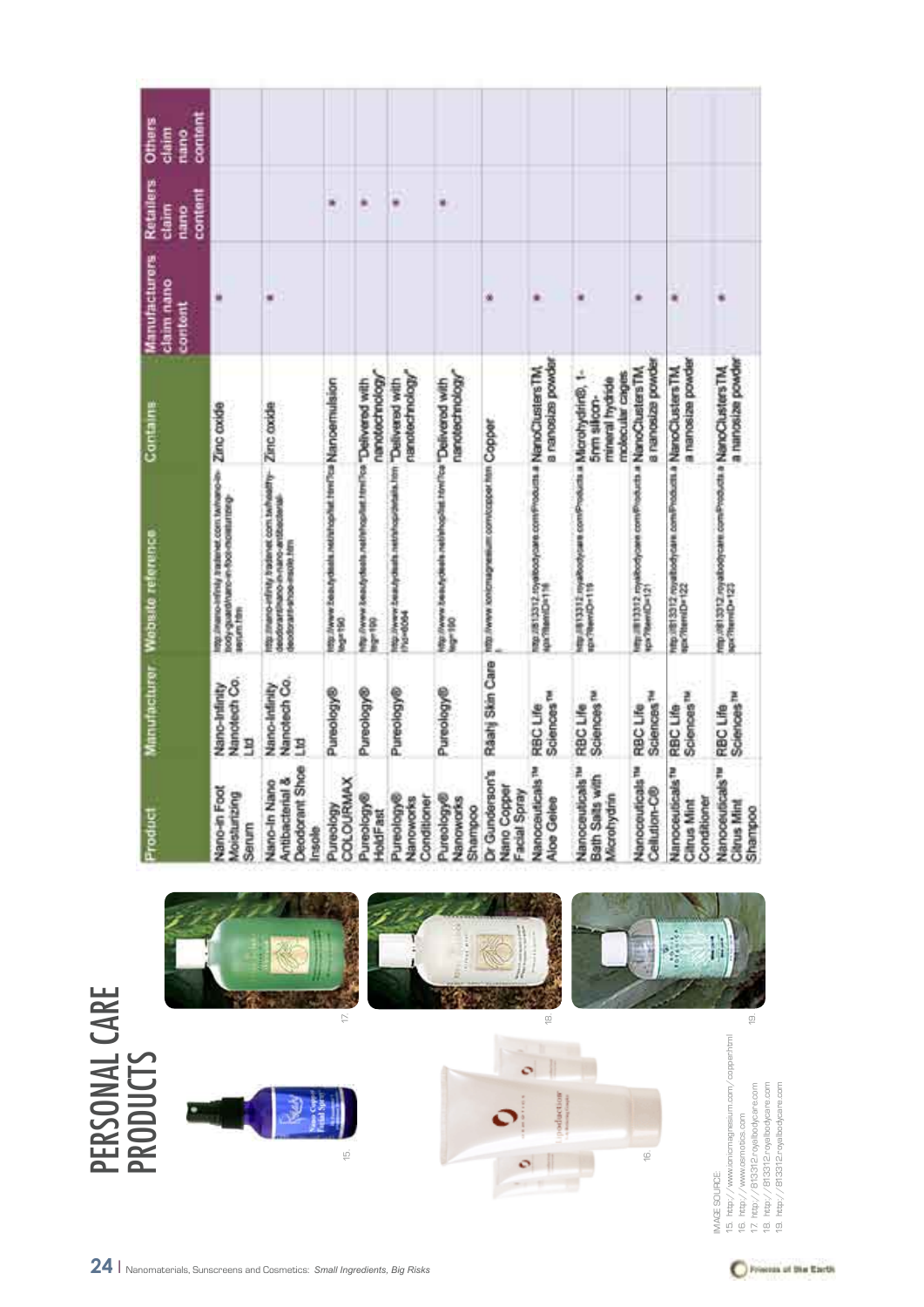| BirchTrees<br>Product                                        |                                 | http://www.birchtrass.com/whysico.titral<br>Manufacturer Website references                                                                               | Contains                                | Manufacturers<br>claim nano<br>content | claim nano claim<br>Retailers<br>content | contont<br><b>Others</b><br><b>Daily</b> |
|--------------------------------------------------------------|---------------------------------|-----------------------------------------------------------------------------------------------------------------------------------------------------------|-----------------------------------------|----------------------------------------|------------------------------------------|------------------------------------------|
| Daily Guard<br>Sun Screen                                    | Birch Trees                     |                                                                                                                                                           | Zinc cxide                              | ٠                                      |                                          |                                          |
| Soltan® Facial<br>Sun Defence<br>Cream                       | Boots®                          | http://www.goonica.com/cma/preservineses/P. Tittanium dioxide<br>mostlelesse Bootsinivalent FINAL.NB.pdf                                                  |                                         |                                        | ٠                                        |                                          |
| DiorSnow Pure<br>UV Base SPF                                 | <b>Christian Dior</b>           | http://store.norgation.com/product/product.a "Nano LIV filters"<br>sp?StyletD=26981768Search=True&Search<br>Type=haywordsearch&agwecrd=nanor%3E<br>Beauty |                                         |                                        | ۰                                        |                                          |
| <b>Blue Lizard</b><br>Baby                                   | Laboratories, Inc.<br>Crown     | http://www.17.aerrahoet.com/aerahotopedate.mVaanottech-<br>scon/Detail?nov.243                                                                            | ingredients"<br>noiogical               | ۰                                      |                                          |                                          |
| <b>Blue Lizard</b><br>Senative                               | Laboratories, Inc.<br>Crown     | http://www.t7.semanost.com/sarvisticrowniab<br>scom/Detail/hnor346                                                                                        | ingredients"<br>"Nanotech-<br>nological | ٠                                      |                                          |                                          |
| Dermatone SPF Dermatone<br>20 Natural<br>Formula             |                                 | http://www.dernatore.com/athutural.htm                                                                                                                    | Zinc axide                              | ٠                                      |                                          |                                          |
| transparent Zinc<br>SPF 36 Lotion<br>with Z-cote ®<br>Oxide  | Dermatone                       | http://www.dematoria.com/praems.htm                                                                                                                       | Zinc oxide                              | ٠                                      |                                          |                                          |
| Sunscreen MAX Solutions<br>Moisturizing<br>SPF <sub>29</sub> | Dermazone                       | теримии автоагоге сотрозидалениего Lyphazome@<br>dualistic                                                                                                | nanospheres                             | ٠                                      |                                          |                                          |
| Moisturizing<br>Sunscreen<br>SPF30                           | Dermazone<br>Solutions          | мрлени автошли сопередала совета (урћа zomne@<br>szła                                                                                                     | nanospheres                             | ۰                                      |                                          |                                          |
| Sun Defence<br>Moisturising<br>Sunscreen<br>Natural          | Private Formula<br>Dr Le Winn's | http://www.driewens.com.au/                                                                                                                               | Zinc cxide                              | ٠                                      |                                          |                                          |
| eunscreen<br>range                                           | Hawailan Tropic Hawaiian Tropic | http://www.techpartinis.org.au/ilowntoadutre.Zinc.cx/die<br>sarrationwidialy/moment/vol/vol/s20.<br>00005.pdf                                             |                                         |                                        |                                          | ۷                                        |

# SUNSCREENS SUNSCREENS



IMAGE SOURCE:<br>20. http://www.nucelle.com 20. http://www.nucelle.com IMAGE SOURCE:

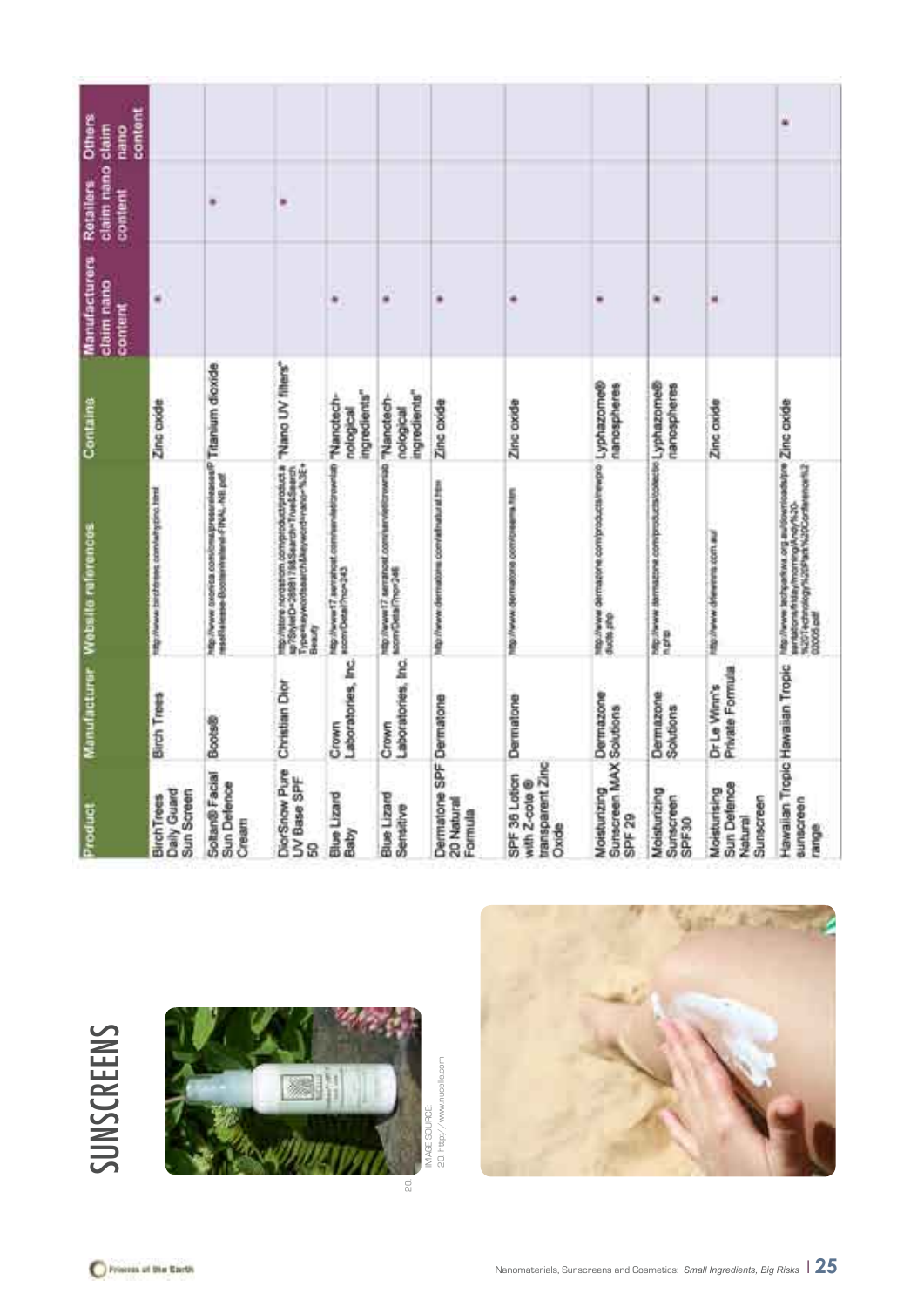|                                                 |                                                          |                                                                                                                                        |                                                                       |                                           |                                                       |                                        |                                                                                                                        |                                                                                                                                         |                                                                         |                                                                                                                    |                                                              | ۰                                                                                                                                             |
|-------------------------------------------------|----------------------------------------------------------|----------------------------------------------------------------------------------------------------------------------------------------|-----------------------------------------------------------------------|-------------------------------------------|-------------------------------------------------------|----------------------------------------|------------------------------------------------------------------------------------------------------------------------|-----------------------------------------------------------------------------------------------------------------------------------------|-------------------------------------------------------------------------|--------------------------------------------------------------------------------------------------------------------|--------------------------------------------------------------|-----------------------------------------------------------------------------------------------------------------------------------------------|
| contant<br><b>Others</b><br>nano                |                                                          |                                                                                                                                        |                                                                       |                                           |                                                       |                                        |                                                                                                                        |                                                                                                                                         |                                                                         |                                                                                                                    |                                                              |                                                                                                                                               |
| claim nano claim<br><b>Retailers</b><br>content | ٠                                                        | ۰                                                                                                                                      | ٠                                                                     |                                           |                                                       |                                        |                                                                                                                        |                                                                                                                                         |                                                                         |                                                                                                                    |                                                              |                                                                                                                                               |
| Manufacturers<br>claim nano<br>content          |                                                          |                                                                                                                                        |                                                                       | ٠                                         | ٠                                                     | ٠                                      | ×                                                                                                                      | ٠                                                                                                                                       | ×                                                                       | ÷.                                                                                                                 | ۰                                                            |                                                                                                                                               |
| Contains                                        |                                                          |                                                                                                                                        | encapsulated<br>octinoxate<br>Nano-                                   | Zinc oxide                                |                                                       | Zinc oxide                             |                                                                                                                        |                                                                                                                                         |                                                                         |                                                                                                                    | Zinc oxide                                                   |                                                                                                                                               |
| Manufacturer Website references                 | http://www.stitecocky.com/scottsh-coloris.itt Zinc oxide | may ilvewe relacemody correlacedarisciphonous: Zimc cuodia<br>Limita php?products_d=165&saCsan-se8-ett<br>p?s2a754edef85ef8fiets226088 | http://www.eeaentlaidayspal.com/ts-ploical-<br>molekurizmg-p_4704.htm | Megan Gale New http://www.galetiit.com.au | http://www.mubelle.com/nuosile_companion1 Zinnc oxode | http://inceasore.com/products/sun.html | http://www.superiorskincare.com.aufUsioade/ ZIInC QXIdio<br>IndepenDailySunDefinatelP/20%20fischi2<br><b>DSHoet ad</b> | mp ilwww.superiorsitecane.com.au/ubisada/ Zinc coolde and<br>trages/Physical/VOwlenseSPF30%30Fact Titlantium dioxide<br>%20Sheet 1).pdf | http://www.supertorstansare.com.autproducts. Zinc.codde<br>aug/https:// | http://www.superiorskincem.com.au/Uploads/_Zinc_oxide<br>Images/Sport/VDelesse/SPF45%20Fact%20<br><b>Shoot</b> pdf | http://www.sarxnclinsc.com/sun_block.htm                     | http://www.techpehara.org.au/doarsoads/pm.Zinc.coddje<br>sertations/inday/nursing/AndyN2D<br>%20Technology%20Park%20Coribonnol%2<br>02005.pdf |
|                                                 | Image Skincare                                           | Image Skincare                                                                                                                         | Innovative<br>Skincare                                                | Generation<br>Skincare                    | <b>NuCelle®</b>                                       | Rosacea Care                           | Skin Ceuticals                                                                                                         | Skin Ceuticals                                                                                                                          | Skin Ceuticals                                                          | Skin Ceuticals                                                                                                     | <b>Solutions</b><br>Skin RX                                  | Wild Child                                                                                                                                    |
| Product                                         | Solar Defense<br>crème SPF 30<br>with Z-Cote             | Solar Defense<br>ZinClear<br>SPF 30                                                                                                    | Sunscreen SPF<br>Moisturizing<br>ts Clinical<br>20                    | Sunscreen SPF<br>Face & Body<br>å         | SunSense <sup>TH</sup><br>Sunscreen<br>SPF 30+        | Sunscreen "30"<br>Rosacea Care         | Daily Sun<br>Defense                                                                                                   | Defense SPF<br>Physical UV<br>g                                                                                                         | Defense SPF<br>Sport UV<br>¥                                            | Defense SPF<br><b>Ultimate UV</b><br>g                                                                             | 30 Oil w/ Clear<br>Protection SPF<br>Z COTE Zinc<br>Advanced | Sunscreen<br>Wild Child<br>Range                                                                                                              |



MAGE SOURCE:<br>21. http://www.lefrmatone.com<br>22. http://www.lefacebody.com<br>23. http://www.bods.com<br>24. http://www.superiorskincare.com.au 24 http://www.superiorskincare.com.au 21. http://www.dermatone.com 22 http://www.rsfacebody.com 23 http://www.boots.com IMAGE SOURCE: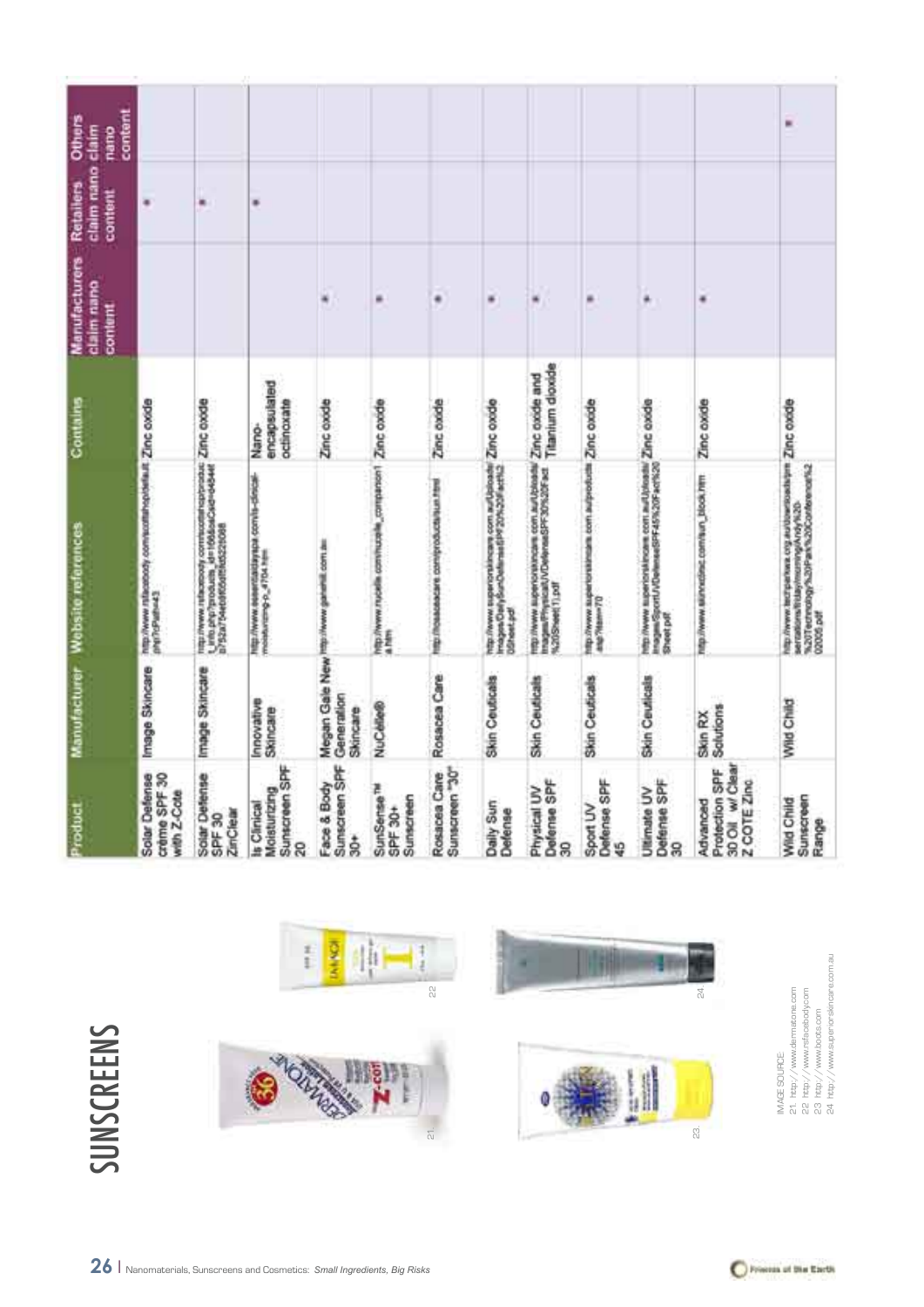### **references**

1.The Royal Society and The Royal Academy of Engineering, UK (2004). Nanoscience and nanotechnologies. Available at http://www.royalsoc.ac.uk/

2. For excellent overviews of the emerging field of toxicology, see Oberdörster G, Oberdörster E and Oberdörster J (2005). Nanotoxicology: an emerging discipline from studies of ultrafine particles; Environmental Health Perspectives 113(7):823-839 and Hoet P, Bruske-Holfeld I and Salata O (2004). "Nanoparticles – known and unknown health risks". Journal of Nanobiotechnology 2:12 and ;Oberdörster G, Maynard A, Donaldson K, Castranova V, Fitzpatrick J, Ausman K, Carter J, Karn B, Kreyling W, Lai D, Olin S, Monteiro-Riviere N, Warheit D, and Yang H (2005). "Principles for characterising the potential human health effects from exposure to nanomaterials: elements of a screening strategy". Particle and Fibre Toxicology 2:8

3. Oberdörster E (2004). "Manufactured nanomaterials (fullerenes, C60) induce oxidative stress in the brain of juvenile largemouth bass". Environmental Health Perspectives 112:1058-1062.

4. Sayes C, Fortner J Guo W, Lyon D, Boyd A, Ausman K, Tao Y, Sitharaman B, Wilson L, Hughes J, West J, Colvin V (2004). "The differential cytotoxicity of water-soluble fullerenes". Nanolett. 4: 1881- 1887

5. US National Nanotechnology Initiative (2006). What is nanotechnology? Available at: http://www.nano.gov/html/facts/whatIsNano.html

6. Oberdörster, G., Oberdörster, E. and J. Oberdörster (2005). "Nanotoxicology: an emerging discipline evolving from studies of ultrafine particles". Environmental Health Perspectives 113:823-839

7. Oberdörster G, Oberdörster E and Oberdörster J (2005). Nanotoxicology: an emerging discipline from studies of ultrafine particles. Environmental Health Perspectives 113(7):823-839

8. Oberdörster G, Maynard A, Donaldson K, Castranova V, Fitzpatrick J, Ausman K, Carter J, Karn B, Kreyling W, Lai D, Olin S, Monteiro-Riviere N, Warheit D, and Yang H (2005). "Principles for characterising the potential human health effects from exposure to nanomaterials: elements of a screening strategy". Particle and Fibre Toxicology 2:8

9.P95, Recommendation 12 (i), The Royal Society and The Royal Academy of Engineering, UK (2004). Nanoscience and nanotechnologies. Available at http://www.royalsoc.ac.uk/

10. European Environment Agency (2001). Late lessons from early warnings: the precautionary principle 1896-2000. Environmental issue report No 22. EEA, Copenhagen.

11. The Royal Society and The Royal Academy of Engineering, UK (2004). Nanoscience and nanotechnologies. Available at: http://www.royalsoc.ac.uk/

12. For excellent overviews of the emerging field of nanotoxicology, see Oberdörster G, Oberdörster E and Oberdörster J (2005). "Nanotoxicology: an emerging discipline from studies of ultrafine particles". Environmental Health Perspectives 113(7):823-839; Hoet P, Bruske-Holfeld I and Salata O (2004). "Nanoparticles – known and unknown health risks". Journal of Nanobiotechnology 2:12; and Oberdörster G, Maynard A, Donaldson K, Castranova V, Fitzpatrick J, Ausman K, Carter J, Karn B, Kreyling W, Lai D, Olin S, Monteiro-Riviere N, Warheit D, and Yang H (2005). "Principles for characterising the potential human health effects from exposure to nanomaterials: elements of a screening strategy". Particle and Fibre Toxicology 2:8

13. Australian TGA (2006). Safety of sunscreens containing nanoparticles of zinc oxide or titanium dioxide. Available at: http://www.tga.gov.au/npmeds/sunscreen-zotd.htm

14. The Royal Society and The Royal Academy of Engineering, UK (2004). Nanoscience and nanotechnologies.

Available at: http://www.royalsoc.ac.uk/

15. Oberdörster G, Maynard A, Donaldson K, Castranova V, Fitzpatrick J, Ausman K, Carter J, Karn B, Kreyling W, Lai D, Olin S, Monteiro-Riviere N, Warheit D, and Yang H (2005). "Principles for characterising the potential human health effects from exposure to nanomaterials: elements of a screening strategy". Particle and Fibre Toxicology 2:8

16. See Chapter 4, The Royal Society and The Royal Academy of Engineering, UK (2004). Nanoscience and nanotechnologies. Available at: http://www.royalsoc.ac.uk/

17. Environmental Working Group (2006). Skin Deep: News about the safety of popular health & beauty brands. Available at: http://www.ewg. org/reports/skindeep2/

18. P95 Recommendation 10, The Royal Society and The Royal Academy of Engineering, UK (2004). Nanoscience and nanotechnologies. Available at http://www.royalsoc.ac.uk/

19. P95, Recommendation 12 (i), The Royal Society and The Royal Academy of Engineering, UK (2004). Nanoscience and nanotechnologies. Available at http://www.royalsoc.ac.uk/

20. P95, Recommendation 12 (iii), The Royal Society and The Royal Academy of Engineering, UK (2004). Nanoscience and nanotechnologies. Available at http://www.royalsoc.ac.uk/

21. Woodrow Wilson International Center for Scholars (2006). A Nanotechnology Consumer Products Inventory. Available at: http://www.nanotechproject.org/index.php?id=44 Accessed 03.04.06

22. Oberdörster G, Oberdörster E and Oberdörster J (2005). "Nanotoxicology: an emerging discipline from studies of ultrafine particles". Environmental Health Perspectives 113(7):823-839

23. P95, Recommendation 12 (i), The Royal Society and The Royal Academy of Engineering, UK (2004). Nanoscience and nanotechnologies. Available at http://www.royalsoc.ac.uk/

24. Institute of Occupational Medicine for the Health and Safety Executive (2004). Nanoparticles: An occupational hygiene review. Available at http://www.hse.gov.uk

25. The Royal Society and The Royal Academy of Engineering, UK (2004). Nanoscience and nanotechnologies. Available at http://www.royalsoc.ac.uk/

26. Nel A, Xia T, Li N (2006). "Toxic potential of materials at the nanolevel". Science Vol 311:622-627

27. Oberdörster G, Oberdörster E and Oberdörster J (2005). "Nanotoxicology: an emerging discipline from studies of ultrafine particles". Environmental Health Perspectives 113(7):823-839

28. Nel A, Xia T, Li N (2006). "Toxic potential of materials at the nanolevel". Science Vol 311:622-627

29. Nel A, Xia T, Li N (2006). "Toxic potential of materials at the nanolevel". Science Vol 311:622-627

30. Holsapple M, Farland W, Landry T, Monteiro-Riviere N, Carter J, Walker N and Thomas K (2005). "Research strategies for safety evaluation of nanomaterials, Part II: Toxicological and safety evaluation of nanomaterials, current challenges and data needs". Toxicological Sciences 88(1):12-

31. Oberdörster G, Oberdörster E and Oberdörster J (2005). "Nanotoxicology: an emerging discipline from studies of ultrafine particles". Environmental Health Perspectives 113(7):823-839

32. Oberdörster G, Oberdörster E, and Oberdörster J (2005).

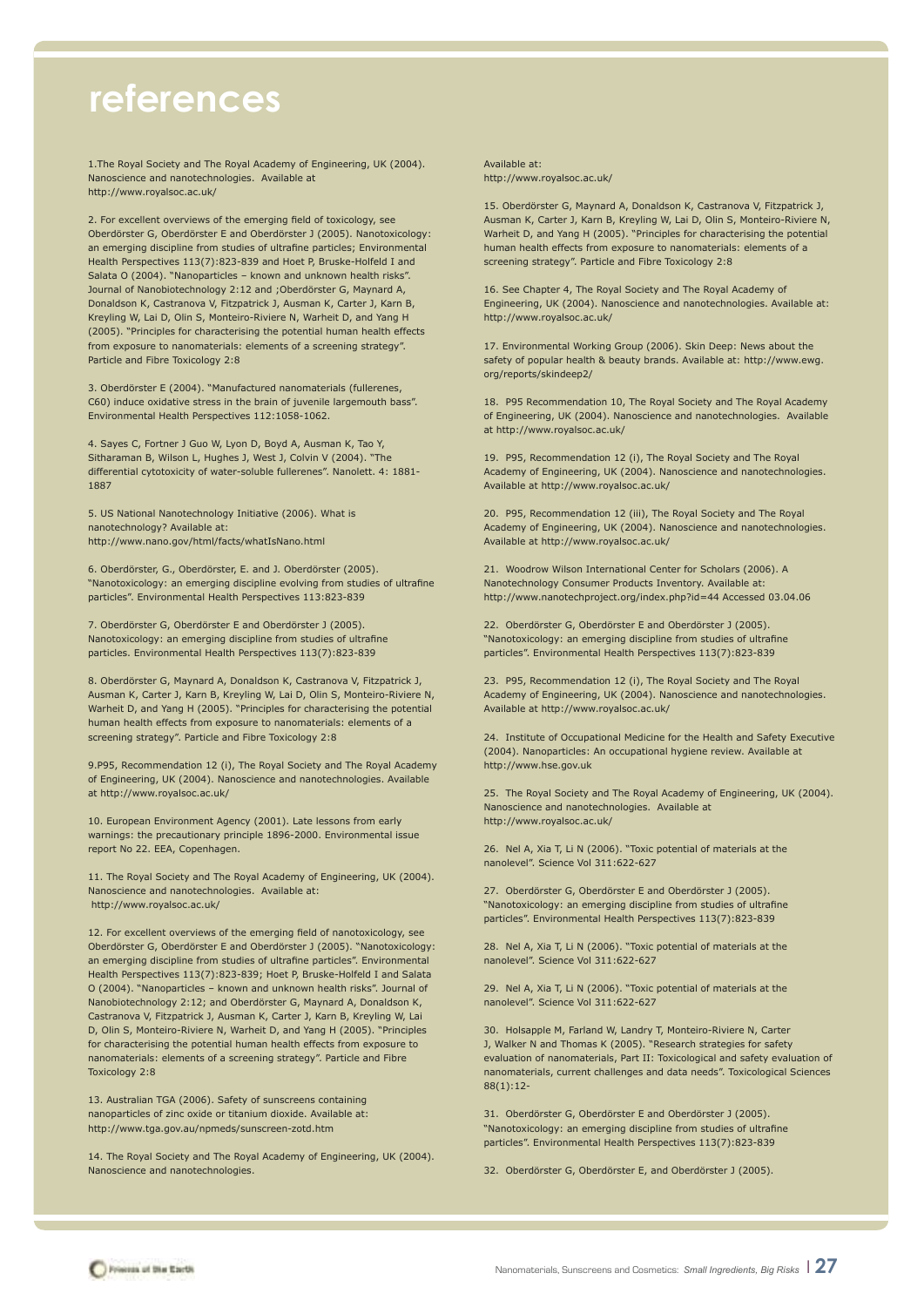"Nanotoxicology: an emerging discipline evolving from studies of ultrafine particles". Environmental Health Perspectives 113:823-839

33. Oberdörster G, Oberdörster E, and Oberdörster J (2005). "Nanotoxicology: an emerging discipline evolving from studies of ultrafine particles". Environmental Health Perspectives 113:823-839

34. Tran C, Donaldson K, Stones V, Fernandez T, Ford A, Christofi N, Ayres J, Steiner M, Hurley J, Aitken R, Seaton A (2005). A scoping study to identify hazard data needs for addressing the risks presented by nanoparticles and nanotubes. Institute of Occupational Medicine, Research Report.

35. Swiss Re (2004). Nanotechnology: Small matter, many unknowns. Available at http://www.swissre.com

36. Oberdörster G, Maynard A, Donaldson K, Castranova V, Fitzpatrick J, Ausman K, Carter J, Karn B, Kreyling W, Lai D, Olin S, Monteiro-Riviere N, Warheit D, and Yang H (2005). "Principles for characterising the potential human health effects from exposure to nanomaterials: elements of a screening strategy". Particle and Fibre Toxicology 2:8

37. Oberdörster G, Maynard A, Donaldson K, Castranova V, Fitzpatrick J, Ausman K, Carter J, Karn B, Kreyling W, Lai D, Olin S, Monteiro-Riviere N, Warheit D, and Yang H (2005). "Principles for characterising the potential human health effects from exposure to nanomaterials: elements of a screening strategy". Particle and Fibre Toxicology 2:8

38. Li N, Sioutas C, Cho A, Schmitz D, Misra C, Sempf J, Wang M, Oberley T, Froines J and Nel A (2003). "Ultrafine particulate pollutants induce oxidative stress and mitochondrial damage". Environmental Health Perspectives 111(4):455-460; Savic R, Luo L, Eisenberg A, Maysinger D (2003). "Micellar nanocontainers distribute to defined cytoplasmic organelles". Science 300:615-618

39. Geiser M, Rothen-Rutlshauser B, Knapp N, Schurch S, Kreyling W, Schulz H, Semmler M, Im H, Heyder J and Gehr P (2005). "Ultrafine particles cross cellular membranes by non-phagocytic mechanisms in lungs and in cultured cells". Environmental Health Perspectives 113(11):1555-1560

40. Li N, Sioutas C, Cho A, Schmitz D, Misra C, Sempf J, Wang M, Oberley T, Froines J and Nel A (2003). "Ultrafine particulate pollutants induce oxidative stress and mitochondrial damage". Environmental Health Perspectives 111(4):455-460; Savic R, Luo L, Eisenberg A, Maysinger D (2003). "Micellar nanocontainers distribute to defined cytoplasmic organelles". Science 300:615-618

41. Geiser M, Rothen-Rutlshauser B, Knapp N, Schurch S, Kreyling W, Schulz H, Semmler M, Im H, Heyder J and Gehr P (2005). "Ultrafine particles cross cellular membranes by non-phagocytic mechanisms in lungs and in cultured cells". Environmental Health Perspectives 113(11):1555-1560

42. Li N, Sioutas C, Cho A, Schmitz D, Misra C, Sempf J, Wang M, Oberley T, Froines J and Nel A (2003). "Ultrafine particulate pollutants induce oxidative stress and mitochondrial damage". Environmental Health Perspectives 111(4):455-460; Savic R, Luo L, Eisenberg A, Maysinger D (2003). "Micellar nanocontainers distribute to defined cytoplasmic organelles". Science 300:615-618

43. Dunford R, Salinaro A, Cai L, Serpone N, Horikoshi S, Hidaka H, Knowland J (1997). "Chemical oxidation and DNA damage catalysed by inorganic sunscreen ingredients". FEBS Letters 418:87-90

44. Donalson K, Beswick P, Gilmour P (1996). "Free radical activity associated with the surface of particles: a unifying factor in determining biological activity?" Toxicology Letters 88:293-298

45. Oberdörster G, Oberdörster E and Oberdörster J (2005). "Nanotoxicology: an emerging discipline evolving from studies of ultrafine particles". Environmental Health Perspectives 113:823-839

46. Oberdörster E (2004). "Manufactured nanomaterials (fullerenes, C60) induce oxidative stress in the brain of juvenile largemouth bass". Environmental Health Perspectives 112:1058-1062.

47. See review Oberdörster G, Oberdörster E and Oberdörster J (2005).

"Nanotoxicology: an emerging discipline from studies of ultrafine particles". Environmental Health Perspectives 113(7):823-839

48. Sayes C, Fortner J, Guo W, Lyon D, Boyd A, Ausman K, Tao Y, Sitharaman B, Wilson L, Hughes J, West J, Colvin V (2004). "The differential cytotoxicity of water-soluble fullerenes". Nanolett. 4, 1881-1887.

49. See discussion in Oberdörster G, Oberdörster E and Oberdörster J (2005). "Nanotoxicology: an emerging discipline from studies of ultrafine particles". Environmental Health Perspectives 113(7):823-839

50. Oberdörster G, Oberdörster E and Oberdörster J (2005). "Nanotoxicology: an emerging discipline evolving from studies of ultrafine particles". Environmental Health Perspectives 113:823-839.

51. Halford B (2006). "Fullerene For The Face: Cosmetics containing C60 nanoparticles are entering the market, even if their safety is unclear". Chemical & Engineering News. Vol 84 (13):47

52. Halford B (2006)." Fullerene For The Face: Cosmetics containing C60 nanoparticles are entering the market, even if their safety is unclear". Chemical & Engineering News. Vol 84 (13):47

53. Eg see BASF: http://www.corporate.basf.com/en/sustainability/ dialog/nanotechnologie/?id=\_reNA8GwMbcp3ll#1

54. Australian TGA (2006). Safety of sunscreens containing nanoparticles of zinc oxide or titanium dioxide. Available at: http://www.tga.gov.au/npmeds/sunscreen-zotd.htm Accessed 03.03.06

55. Oberdörster G, Oberdörster E and Oberdörster J (2005)." Nanotoxicology: an emerging discipline from studies of ultrafine particles". Environmental Health Perspectives 113(7):823-839

56. The Royal Society and The Royal Academy of Engineering, UK (2004). Nanoscience and nanotechnologies. Available at http://www.royalsoc.ac.uk/

57. Oberdörster G, Oberdörster E and Oberdörster J (2005). "Nanotoxicology: an emerging discipline from studies of ultrafine particles". Environmental Health Perspectives 113(7):823-839

58. Kreilgaard M (2002). "Assessment of cutaneous drug delivery using microdialysis". Advanced Drug Delivery Reviews 54 Suppl. 1 S99–S121

59. Duty S, Ackerman R, Calafat A, Hauser R (2005). "Personal care use predicts urinary concentration of some phthalate monoesters". Environmental Health Perspectives 113(11):1530-1535.

60. Hoet P, Bruske-Holfeld I and Salata O(2004). "Nanoparticles – known and unknown health risks". Journal of Nanobiotechnology 2:12

61. Tinkle S, Antonini J, Roberts J, Salmen R, DePree K, Adkins E (2003). "Skin as a route of exposure and sensitisation in chronic beryllium disease", Environmental Health Perspectives. 111:1202-1208

62. Eg see Pflücker P, Wendel V, Hohenberg H, Gärtner E, Will T, Pfeiffer S, Wepf and R and Gers-Barslag H (2001). "The Human Stratum corneum Layer: An Effective Barrier against Dermal Uptake of Topically Applied Titanium Dioxide". Skin Pharmacology and Applied Skin Physiology 14 (Suppl 1): 92-97; Lademann J, Weigmann H, Rickmeyer C, Bathelmes H, Schaefer H, Mueller G and Sterry W (1999). "Penetration of titanium dioxide microparticles in a sunscreen formulation into the horny layer and the follicular orifice". Skin Pharamacol Appl Skin Physiol 12:247-256

63. Tan M, Commens C, Burnett L and Snitch P (1996). "A pilot study on the percutaneous absorption of microfine titanium dioxide from sunscreens". Australasian Journal of Dermatology 37(4):185-187; Lansdown, A. and A. Taylor (1997). "Zinc and titanium oxides: promising UV-absorbers but what influence do they have on the intact skin?" International Journal of Cosmetic Science 19: 167-172

64 For discussion of mechanisms see Kreilgaard, M (2002)." Influence of microemulsions on cutaneous drug delivery". Advanced Drug Delivery Reviewes 54 Suppl 1:S77-S98.

65. Environmental Working Group (2004). Skin Deep. Available at: http://www.ewg.org/issues/cosmetics/FDA\_warning/index.php

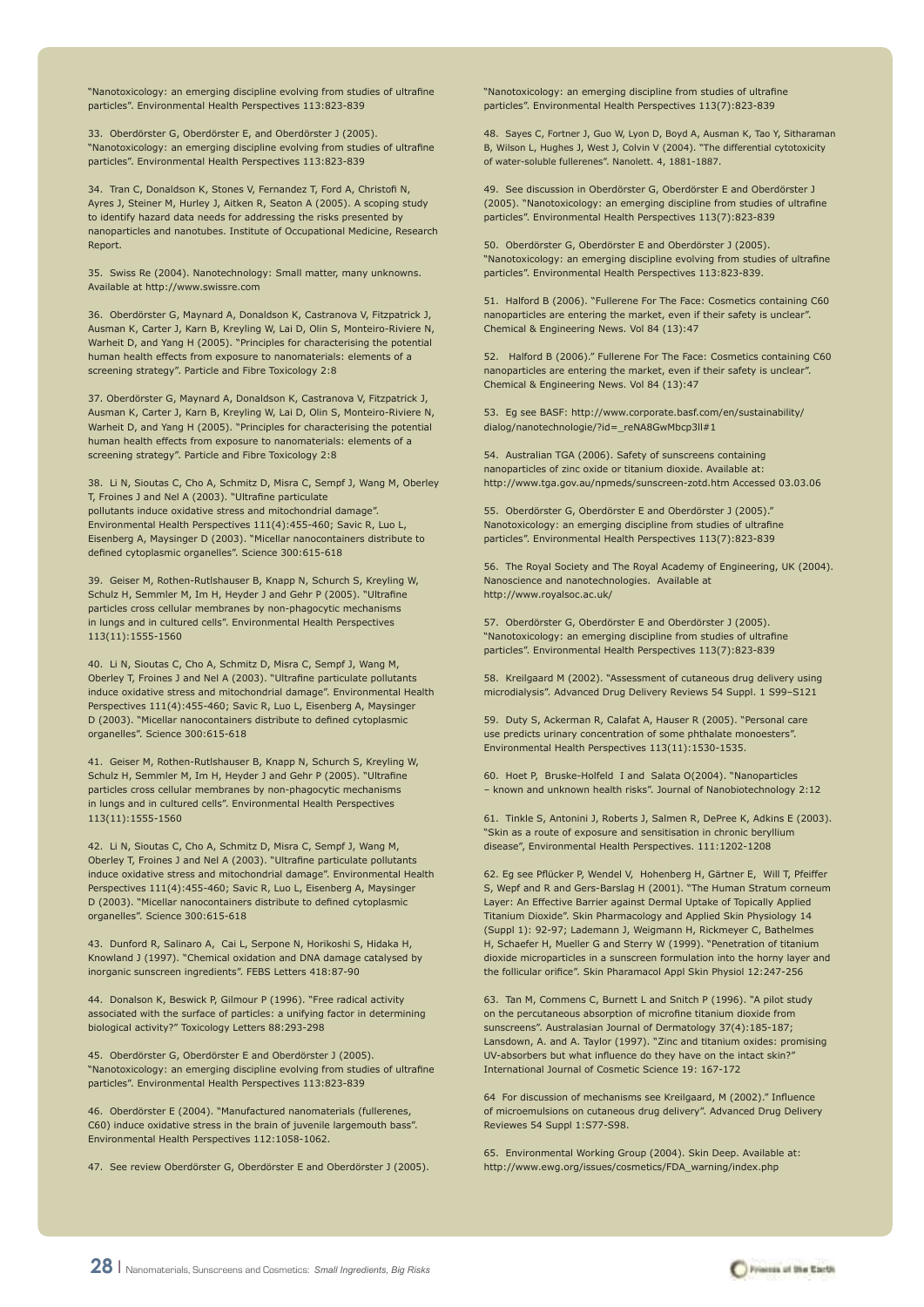66. Tinkle S, Antonini J, Roberts J, Salmen R, DePree K, Adkins E (2003). "Skin as a route of exposure and sensitisation in chronic beryllium disease", Environmental Health Perspectives. 111:1202-1208

67. Toll R, Jacobi U, Richter H, Lademann J, Schaefer H and Blume-Peytavi U (2004). "Penetration profile of microspheres in follicular targeting of terminal hair follicles". The Journal of Investigative Dermatology 123:168-176.

68. Institute of Occupational Medicine for the Health and Safety Executive (2004). Nanoparticles: An occupational hygiene review. Available at http://www.hse.gov.uk

69. Roco M (2003). The Future of the National Nanotechnology Initiative. Available at http://www.nano.gov

70. Institute of Occupational Medicine for the Health and Safety Executive (2004). Nanoparticles: An occupational hygiene review. Available at http://www.hse.gov.uk

71.. The Royal Society and The Royal Academy of Engineering, UK (2004). Nanoscience and nanotechnologies. Available at http://www.royalsoc.ac.uk/

72. For comparative US spending see: The National Science and Technology Council (2005). The National Nanotechnology Initiative: Research and development leading to a revolution in technology and industry. A supplement to the President's FY 2006 budget. Available at: http://www.nano.gov/NNI\_06Budget.pdf

73. Oberdörster E (2004). "Manufactured nanomaterials (fullerenes, Environmental Health Perspectives 112:1058-1062. C60) induce oxidative stress in the brain of juvenile largemouth bass".

74. See review Oberdörster G, Oberdörster E and Oberdörster J (2005). "Nanotoxicology: an emerging discipline from studies of ultrafine particles". Environmental Health Perspectives 113(7):823-839 A, Donaldson K, Castranova V, Fitzpatrick J, Ausman K, Carter J, Karn

75. Colvin V (2002). "Responsible Nanotechnology: Looking Beyond the Good News." EurekAlert!. http://www.eurekalert.org/context.php?context =nano&show=essays&essaydate=1102

76. Tran C, Donaldson K, Stones V, Fernandez T, Ford A, Christofi N, Ayres J, Steiner M, Hurley J, Aitken R, Seaton A (2005). A scoping study to denth, mezula data neces for dath essing the nsits presented b,<br>nanoparticles and nanotubes. Research Report. Institute of Occupational Wedicine, Edinburgh (2005). "Principles for characterising the potential of characterising the potential of th to identify hazard data needs for addressing the risks presented by

77. Oberdörster G, Oberdörster E and Oberdörster J (2005). "Nanotoxicology: an emerging discipline from studies of ultrafine particles". Environmental Health Perspectives 113(7):823-839 mental Health Perspectives 112:1058-1062.

78. Yang L, Watts DJ (2005). "Particle surface characteristics may play an important role in phytotoxicity of alumina nanoparticles" Toxicol Lett.  $\blacksquare$ Volume 158(2):122-32. Nanolett.  $\blacksquare$ 

79. Advanced Nano, see http://www.advancednanotechnology.com/ zinclear.php Perspectives 113(7):823-839

80. Gareth Wakefield, vice president of research for Oxonica, cited in Pitman S. (2006). "Nanotech UV maker buys up US rival company". Cosmetics Online-Europe. Available at: http://www.cosmeticsdesigneurope.com/news/ng.asp?n=66085-oconica-nanoplex-uv-absorber-optisol

81. Sue Windebank, senior spokesperson for the UK Royal Society, Cited in Pitman, S. (2005). "Scientific body calls for more transparency on nanoparticles." Cosmetics Online-Europe. Available at: http://www. nanosome-nanotechnology and Misra C, Sempin J, Wang M, Oberley D, Wang M, Oberley M, Oberley D, Oberley D, Mis T, From  $\Gamma$  and Nelson  $\Gamma$  and  $\Gamma$  and  $\Gamma$  and  $\Gamma$  and  $\Gamma$  are pollutants induced oxidacosmeticsdesign-europe.com/news/ng.asp?id=61429-nanoparticles-

82. Section 8.3.3, paragraphs 24,23, 25 and 26. The Royal Society and The Royal Academy of Engineering, UK (2004). Nanoscience and nanotechnologies. Available at http://www.royalsoc.ac.uk/

83. Pittman S (2005). "The Evidence on Nanotechnology". Cosmetics Design.Com Europe. Available at: http://www.cosmeticsdesign-europe. in cultured cells. Environmental Health Perspectives 113(11):1555-1560 com/news/ng.asp?n=61511-l-oreal-estee-lauder Accessed 04.03.06

84. Matthew Nordan, Vice President of research for Lux Research Inc., cited in Service R (2005). "Calls Rise for More Research on Toxicology of Nanomaterials". Science Vol 310:9

85. Woodrow Wilson International Center for Scholars (2006). A Nanotechnology Consumer Products Inventory. Available at: http://www.nanotechproject.org/index.php?id=44 Accessed 03.04.06

86. Oberdörster E (2004). "Manufactured nanomaterials (fullerenes, C60) induce oxidative stress in the brain of juvenile largemouth bass". Environmental Health Perspectives 112:1058-1062.

87. Sayes C, Fortner J, Guo W, Lyon D, Boyd A, Ausman K, Tao Y, Sitharaman B, Wilson L, Hughes J, West J, Colvin V (2004). "The differential cytotoxicity of water-soluble fullerenes". Nanolett. 4, 1881- 1887.

88. USFDA (2006). FDA and Nanotechnology Products: Frequently Asked Questions. Available at: http://www.fda.gov/nanotechnology/faqs.html

89. Section 8.3.3, paragraphs 24,23 and 25. The Royal Society and The Royal Academy of Engineering, UK. 2004. Nanoscience and nanotechnologies. Available at http://www.royalsoc.ac.uk/

90. U.S. Food and Drug Administration (1999). HHS, Sunscreen Drug Products For Over-The-Counter Human Use; Final Monograph, 64 Fed. Reg. 27666-27693, 27671

safety of popular health & beauty brands. Available at: http://www.ewg.org/reports/skindeep2/ 91. Environmental Working Group (2006). Skin Deep: News about the

92. Davies J (2006). Managing the effects of nanotechnology. Woodrow Wilson International Center for Scholars: Project on Emerging Ayres J, Steiner M, Hurley J, Aitken R, Seaton A (2005). A scoping study to identify hazard data needs for addressing the risks presented by Nanotechnologies. Washington, DC, USA.

93. European Commission (2005). Scientific Committee on Consumer 14. Li N, Sioutas C, Cho A, Schmitz D, Misra C, Sempf J, Wang M, Oberley T, Froines J and Nel A (2003). Ultrafine particulate pollutants induce oxida-consumer products. Available at: http://europa.eu.int/comm/health/ph\_ risk/committees/04\_sccp/docs/sccp\_nano\_en.pdf 111(4):455-460; Savic R, Luo L, Eisenberg A, Maysinger D (2003). Micel-Accessed 05.03.06 Products: Request for a scientific opinion: Safety of nanomaterials in

94 Royal Society-Science Council of Japan (2005). Report of workshop on impacts of nanotechnologies 11-12 July 2005. Available at: http://www.royalsoc.ac.uk/<br>http://www.royalsoc.ac.uk/

95. Lawrence S (2005). "Nanotech Grows Up". Technology Review:  $16. (9.11)$ 108(6)31

96. The National Science and Technology Council (2005). The National revolution in technology and industry. A supplement to the President's FY 2006 budget. Available at: http://www.nano.gov/NNI\_06Budget.pdf Nanotechnology Initiative: Research and development leading to a

18. European Environmental issue report transferom environmental issue reported to the precedure or the precautionary principle in the precedure or titanium dioxide. Available at: http://www.tga.gov.au/npmeds/sunscreen-zotd.htm Accessed 03.03.06 97. Australian TGA (2006). Safety of sunscreens containing

98. See http://www.uni-leipzig.de/~nanoderm/objectives.html

99. Royal Society-Science Council of Japan (2005). Report on workshop on impacts of nanotechnologies 11-12 July 2005. Available at: Oberdörster G, Oberdörster E and Oberdörster J (2005). Nanotoxicology: an emerging discipline from studies of ultrafine particles. Environmental http://www.royalsoc.ac.uk

100. Royal Society (2005). Government nano research programme needs earmarked funding. Press release: 01.12.05. UK Royal Society, London. Available at: http://www.royalsoc.ac.uk/news.asp?id=3953